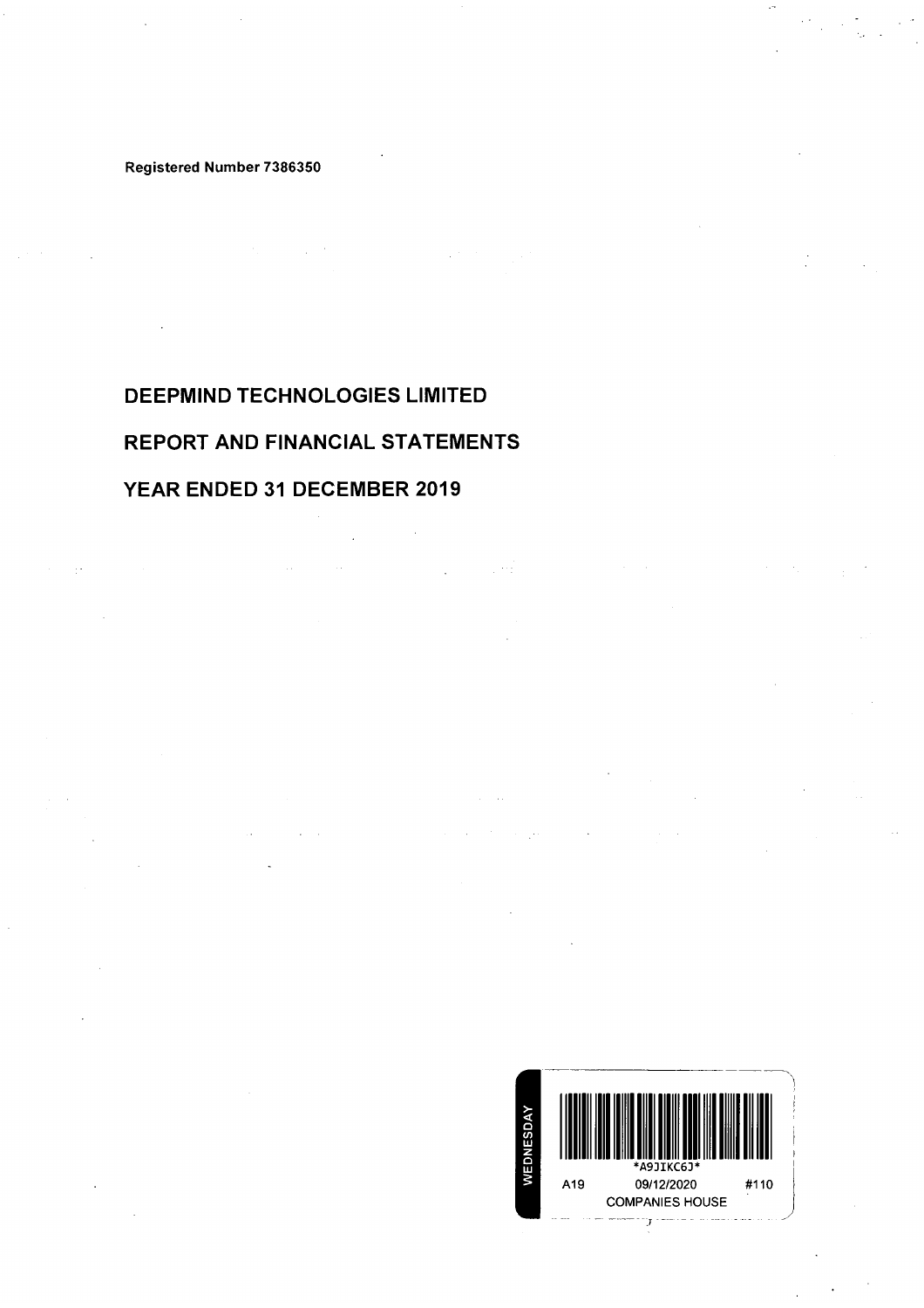# <u>DEEPMIND TECHNOLOGIES LIMITED</u>

 $\sim 10^7$ 

 $\bar{\mathcal{A}}$ 

 $\sim 10^6$ 

 $\frac{1}{\sqrt{2}}$ 

| <b>CONTENTS</b>                                             | PAGE(S)         |
|-------------------------------------------------------------|-----------------|
| <b>STRATEGIC REPORT</b>                                     | $2 - 3$         |
| <b>DIRECTORS' REPORT</b>                                    | $4 - 6$         |
| <b>INDEPENDENT AUDITOR'S REPORT</b>                         | $7 - 9$         |
| STATEMENT OF PROFIT AND LOSS AND OTHER COMPREHENSIVE INCOME | 10              |
| STATEMENT OF FINANCIAL POSITION                             | 11              |
| STATEMENT OF CHANGES IN EQUITY                              | 12 <sup>2</sup> |
| NOTES TO THE FINANCIAL STATEMENTS                           | $13 - 27$       |

 $\frac{1}{2}$ 

 $\bar{\alpha}$ 

 $\mathcal{L}_{\mathcal{A}}$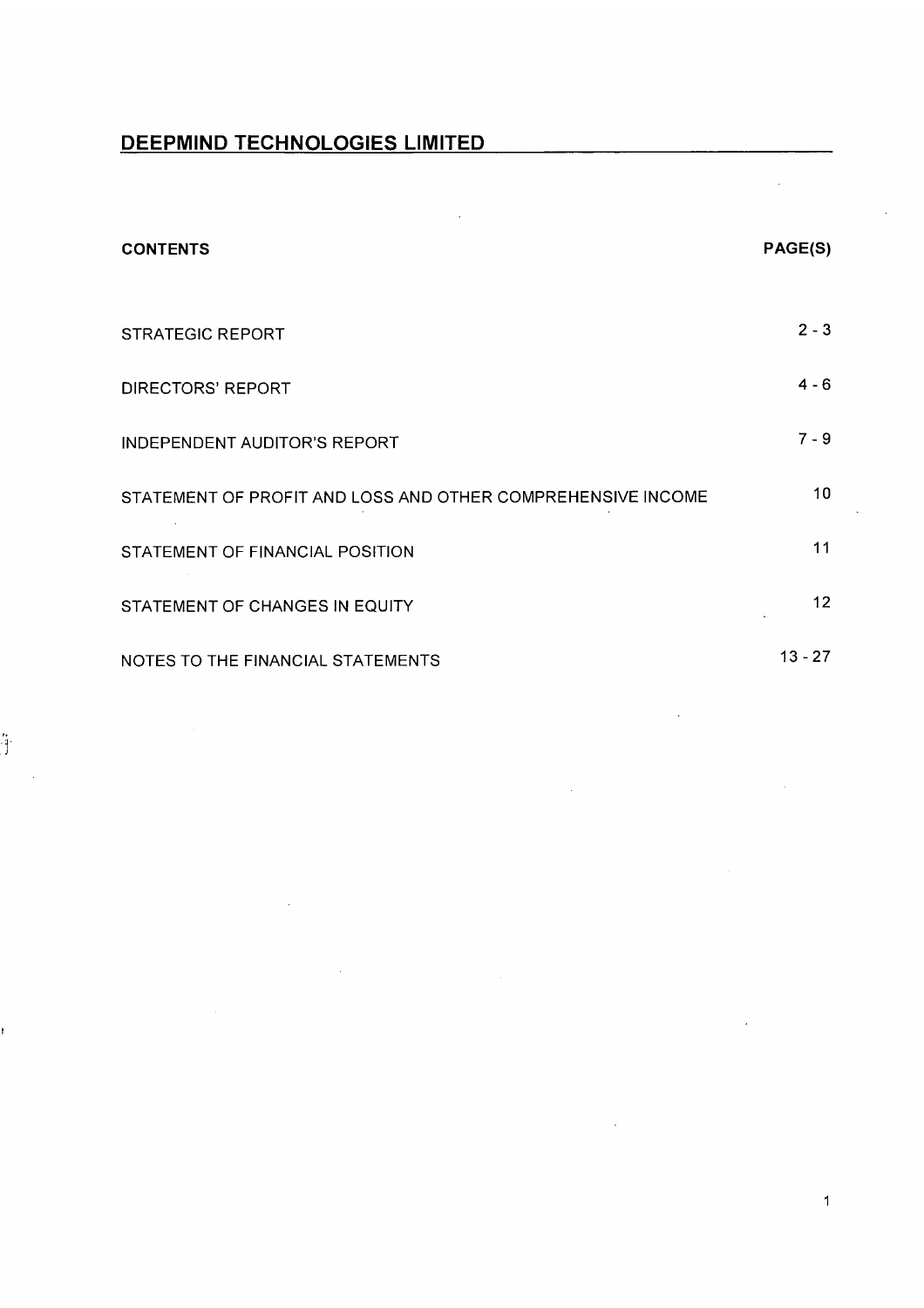### Strategic Report For the year ended 31 December 2019

The directors present their strategic report of DeepMind Technologies Limited (the "Company") for the year ended 31 December 2019.

### Directors Duties under section 172 of the Companies Act

The directors who served during the year have acted in good faith and intended to promote the long-term success of the Company. The directors have considered the interest of the company's stakeholders, the consequences of any long-term decision made and the maintaining of business relationships with suppliers, customers and others whilst undertaking their activities during the year. In doing this the directors have had regard to the matters set out in s172(1)(a-f) of the Companies Act. The following paragraphs describe how the directors fulfil their duties:

#### Risk management and long term decision making

The Company utilises compliance and governance mechanisms to minimise risk. The Company's policies and processes effectively identify, evaluate, manage and mitigate the risks it's facing, and it continues to iterate and evolve its approach to risk management. For more details on risk management see page 3 of the Strategic report.

### Our people

The Company's workforce is directly employed by other Alphabet group companies.

#### **Business relationships**

As is normal for companies of our size, authority for operational decision making is delegated to management on a day-to-day basis. Over the course of the year management provides relevant information on business relationships, research collaborations and compliance matters to the Alphabet board and that information is shared with the Company's directors.

#### **Stakeholders**

Given the number of stakeholders and the size of the wider Alphabet Group, stakeholder engagement takes place at both an operational and Alphabet Group level. The decisions made by the Company during the year ended <sup>31</sup> December 2019 have been made in accordance with our vision, key stakeholder engagement and with our business strategy at the core of what we do.

#### Reputation, community, and environment

The Company's mission is to solve intelligence by developing programs that can learn to address any complex problem without needing to be taught how, and to use that technology to tackle some of the most pressing realworld challenges with a positive future impact on our community and environment.

### Review of the business

The Company specialises in the research and application of cutting edge machine learning, including the provision of research and development services to other group undertakings. Its mission is to solve intelligence by developing programsthat can learn to address any complex problem without needing to be taught how and to use that technology to tackle some of our most pressing real-world challenges.

As part of a wider group reorganisation, the Company distributed intellectual property assets which had a nil book value to another group undertaking on 31 October 2019.

The Company's key financial performance indicators during the year were as follows:

Turnover represents research and development remuneration from other group undertakings and increased from £103 million to £266 million in the year, an increase of £163 million.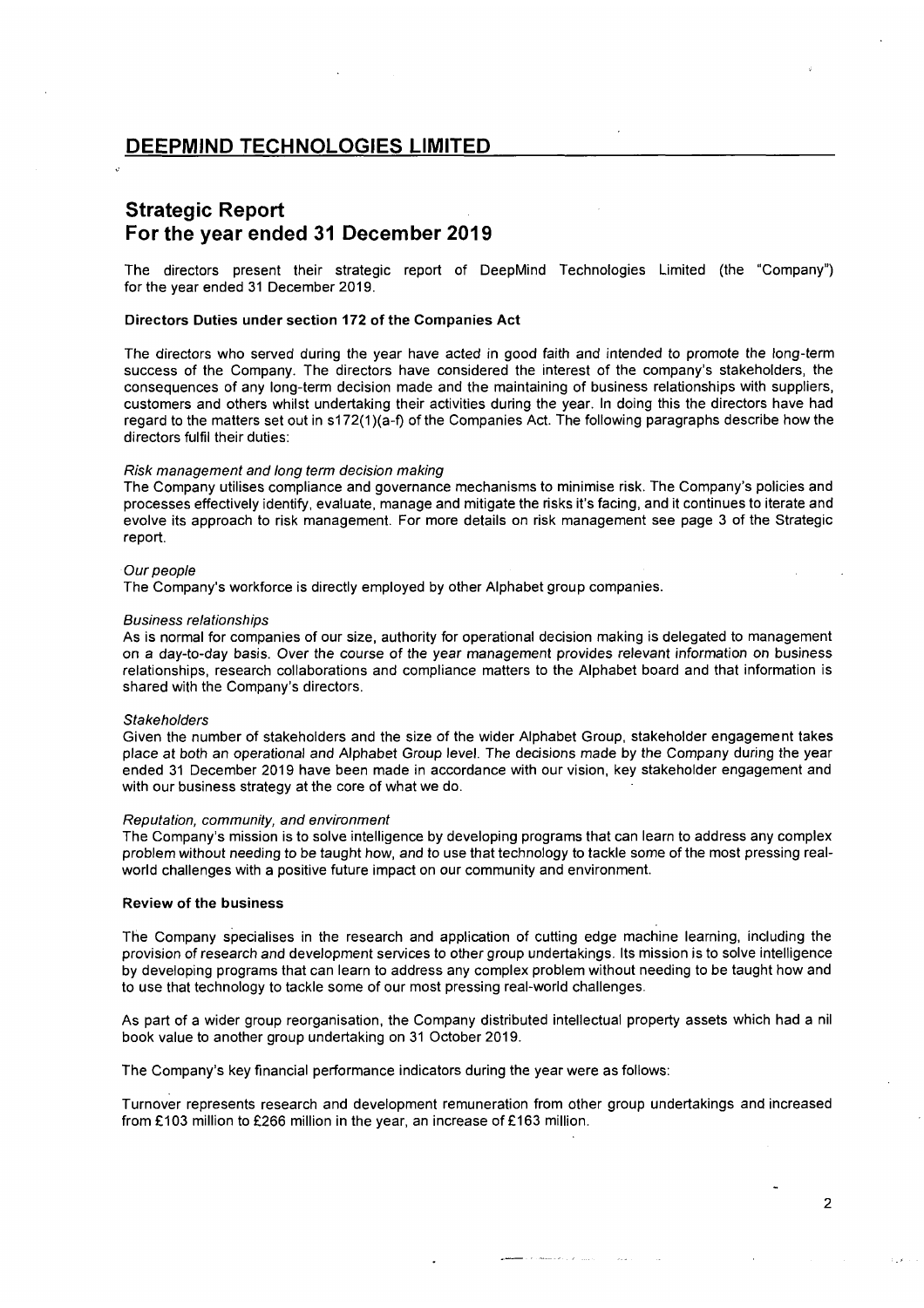### Strategic Report (continued) For the year ended 31 December 2019

Administration expenses increased from £568 million to £717 million, an increase of £149 million in the year. The increase mainly relates to a rise in technical infrastructure, staff costs and other related charges.

The Company's total assets increased from £118 million in 2018 to £390 million in 2019, an increase of £272 million, primarily related to an increase in debtors falling due within one year.

During the year, a related company, Google Ireland Holdings Unlimited Company, waived the repayment of intercompany loans and all accrued interest amounting to £1.1 billion.

The statement of comprehensive income and the statement of financial position are set out on pages 10 and 11 respectively. The loss for the financial year of £477 million (2018: £470 million) has been debited to the shareholder's funds.

### Principal risks and uncertainties

Machine learning research and application is an emerging market characterised by continuous change and intense competition. As a result, the Companywill continue to face risks and uncertainties, which may have a significant impact on its ability to achieve continued success within its market. To mitigate this risk the Company follows a well-informed risk based approach for decision making.

3

By order of the board

Ronan. Karns

Ronan Harris Director Date: 13 November 2020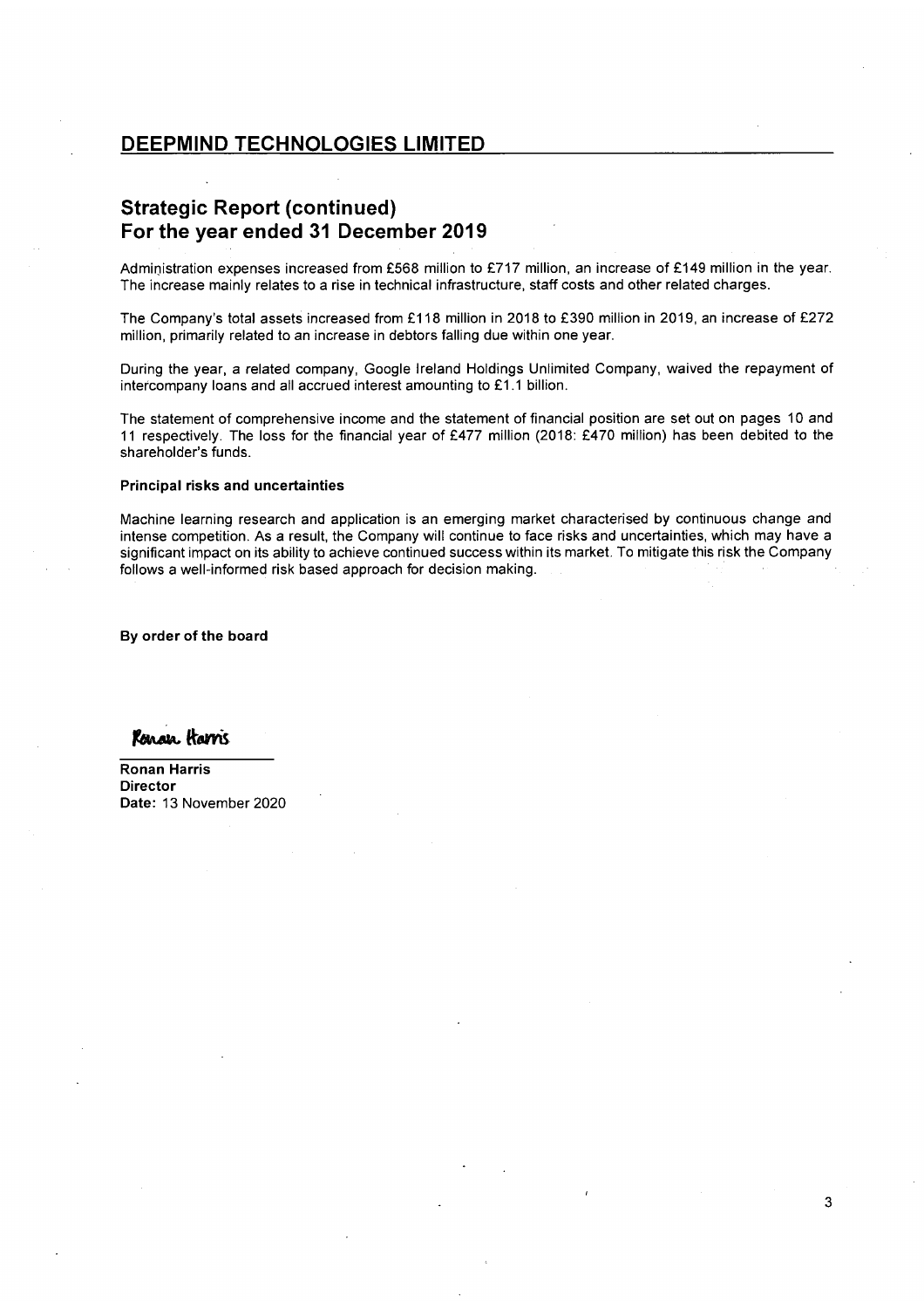### Directors' Report For the year ended 31 December 2019

The directors present their directors' report of the Company for the year ended 31 December 2019.

### **Directors**

The directors who held office during the year and up to the date of this report were:

Ronan Harris . Kenneth Yi

#### Results and dividends

The Company's loss for the financial year is £477 million (2018: £470 million). As part of a wider group reorganisation, the Company distributed intellectual property assets which had a nil book value to another group . undertaking on 31 October 2019. The directors do not propose the payment of a dividend for the year (2018: Enil).

#### Research and development

The Company specialises in the research and application of cutting edge machine learning, including the provision of research and development services to other group undertakings. The revenue associated with those activities during the financial year is £266 million (2018: £103 million) representing research and development remuneration from other group undertakings.

#### Future developments

There are no future changes anticipated in the business of the Company at this time.

#### Foreign branches

The Companyat no time during the year had any branches outside the United Kingdom.

#### Going concern

The directors of the Company have received written assurances from an intermediate parent undertaking, Google LLC, that it will continue to provide adequate financial support to the Company for a period of at least twelve months from the date of approval of these financial statements to enable the Company to discharge its obligations to all creditors as they fall due. On this basis, the directors are satisfied that it is appropriate to prepare the financial statements on a going concern basis.

### Political and charitable contributions

During the year the Company made no political donations (2018: £nil). The Company made academic donations and sponsorships of £6.3 million (2018: £13.5 million).

#### Stakeholder engagement

The directors understand the importance of fostering business relationships with suppliers, customers within the wider group and other key stakeholders of the company. The importance of these relationships has been consideredin the principal decisions taken by the company during the period, which are referencedin the review of the business statement in the directors' report.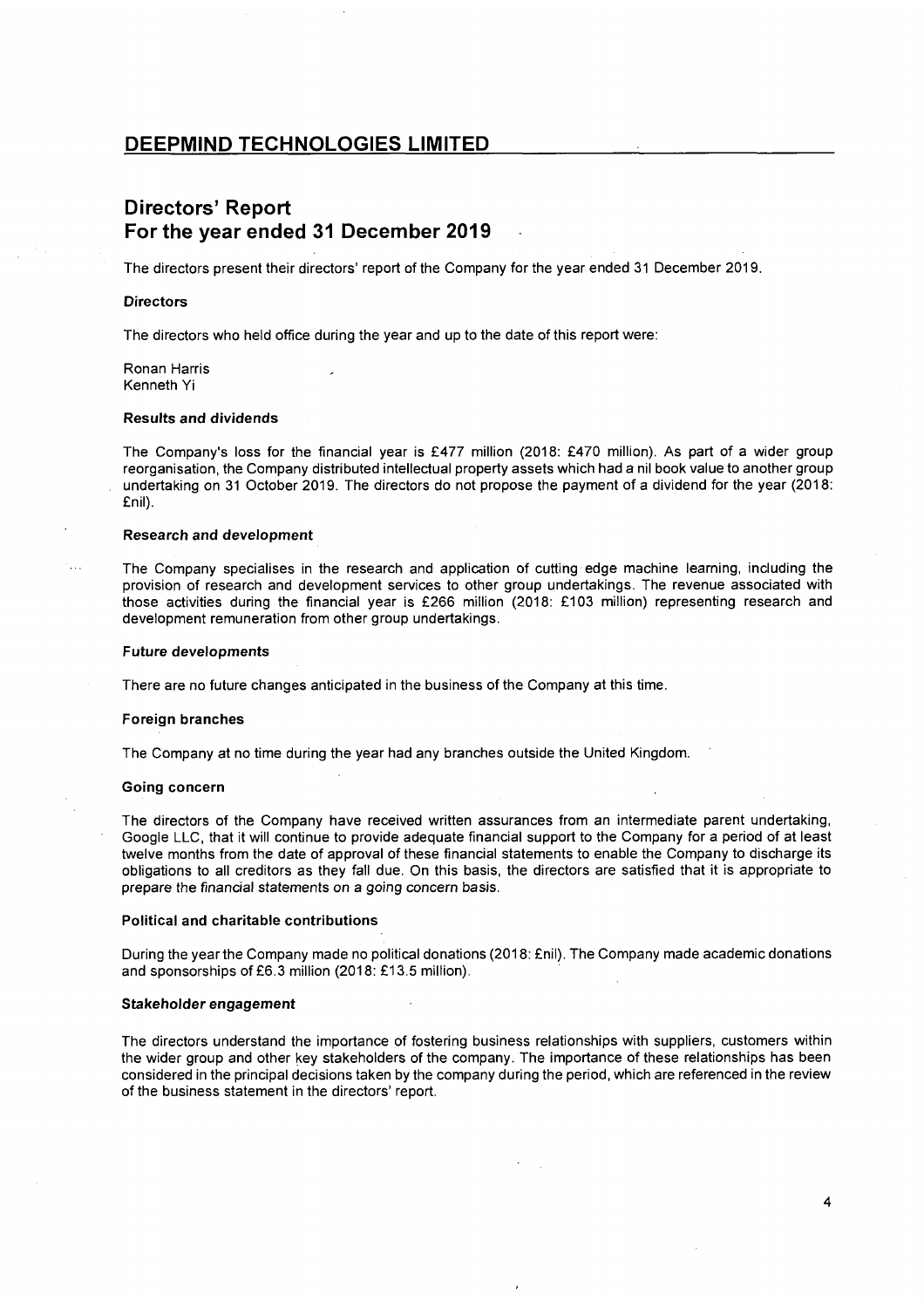### Directors' Report (continued) <sup>|</sup> For the year ended 31 December 2019

### Events since year end date

No matter or circumstance has occurred subsequent to the end of the reporting period that has significantly affected the operations of the Company, the results of those operations or the state of affairs of the Company.

The global outbreak of the novel coronavirus (COVID-19) subsequent to the year end is leading to a global market disruption. Such an operating environment has the potential to have an adverse impact on the Company's operations and financial position. The future impact of the current economic situation is uncertain and difficult to predict.

No dividends were proposed or declared after the reporting date but before the financial statements were authorised for issue.

### Qualifying third party indemnity provisions

A qualifying third party indemnity provision as defined in section 236 of the Companies Act 2006is in force for the benefit of each of the directors in respect of liabilities incurred as a result of their office, to the extent permitted by law. In respect of those liabilities for which directors may not be indemnified, a directors' and officers' liability insurance policy was maintained by the Alphabet Inc. group throughout the financial year and to the date of approval of the financial statements.

### Statement of directors' responsibilities

The directors are responsible for preparing the Strategic Report, Directors' Report and the financial statements in accordance with applicable law and regulations.

Company law requires the directors to prepare financial statements for each financial period. Under that law the directors have prepared the financial statements in accordance with United Kingdom Generally Accepted Accounting Practice (United Kingdom Accounting Standards and applicable law), including Financial Reporting Standard 101 Reduced Disclosure Framework (FRS 101).

Under Company law the directors must not approve the financial statements unless they are satisfied that they give a true and fair view of the state of affairs of the Company and ofthe profit or loss of the Companyforthat financial period.

In preparing these financial statements, the directors are required to:

- Select suitable accounting policies and then apply them consistently;
- Make judgements and estimates that are reasonable and prudent;
- State whether applicable accounting standards have been followed, subject to any material departures disclosed and explained in the financial statements; and
- Prepare the financial statements on the going concern basis unless it is inappropriate to presume that the Company will continue in business.

The directors are responsible for keeping adequate accounting records that are sufficient to show and explain the Company's transactions and disclose with reasonable accuracy at any time the financial position of the Company and enable them to ensure that the financial statements comply with the Companies Act 2006. They are also responsible for safeguarding the assets of the Company and hence for taking reasonable steps for the prevention and detection of fraud and other irregularities.

5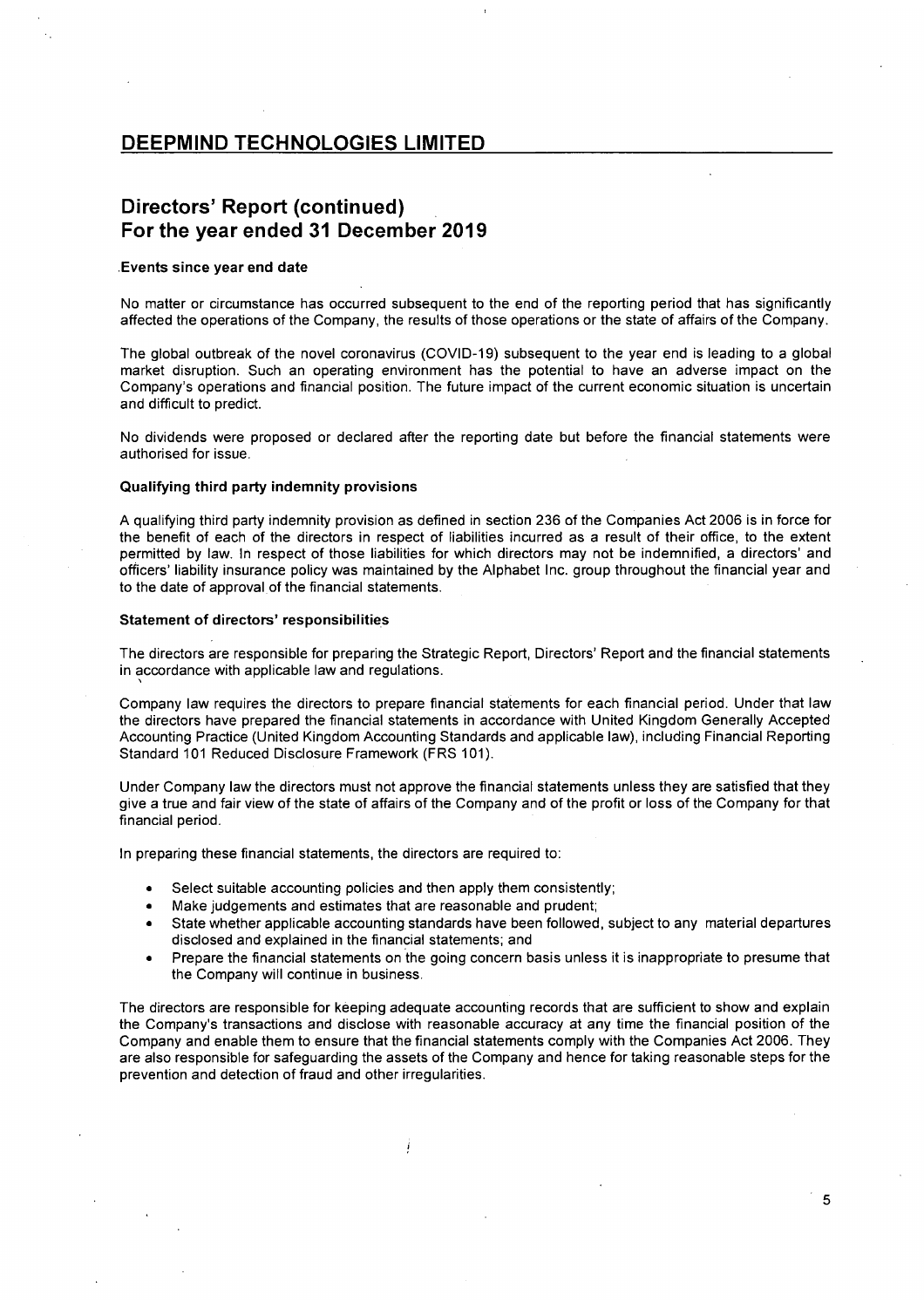## Directors' Report (continued) For the year ended 31 December 2019

### \_Disclosure of information to auditors

The directors confirm that, so far as each person who was a director at the date of approving this report is aware, there is no relevant audit information, being information needed by the auditor in connection with preparing this report, of which the auditor is unaware. Having made enquiries of fellow directors and the Company's auditor, the directors have taken all the steps that they are obliged to take as a director in order to make themselves aware of any relevant audit information and to establish that the auditor is aware of that information.

### **Reappointment of auditors**

In accordance with section 485 of the Companies Act 2006, a resolution is to be proposed at the Annual General Meeting for appointment of Ernst and Young as auditor of the Company.

By order of the board

### Ronan Harris

Ronan Harris Director Date: 13 November 2020

J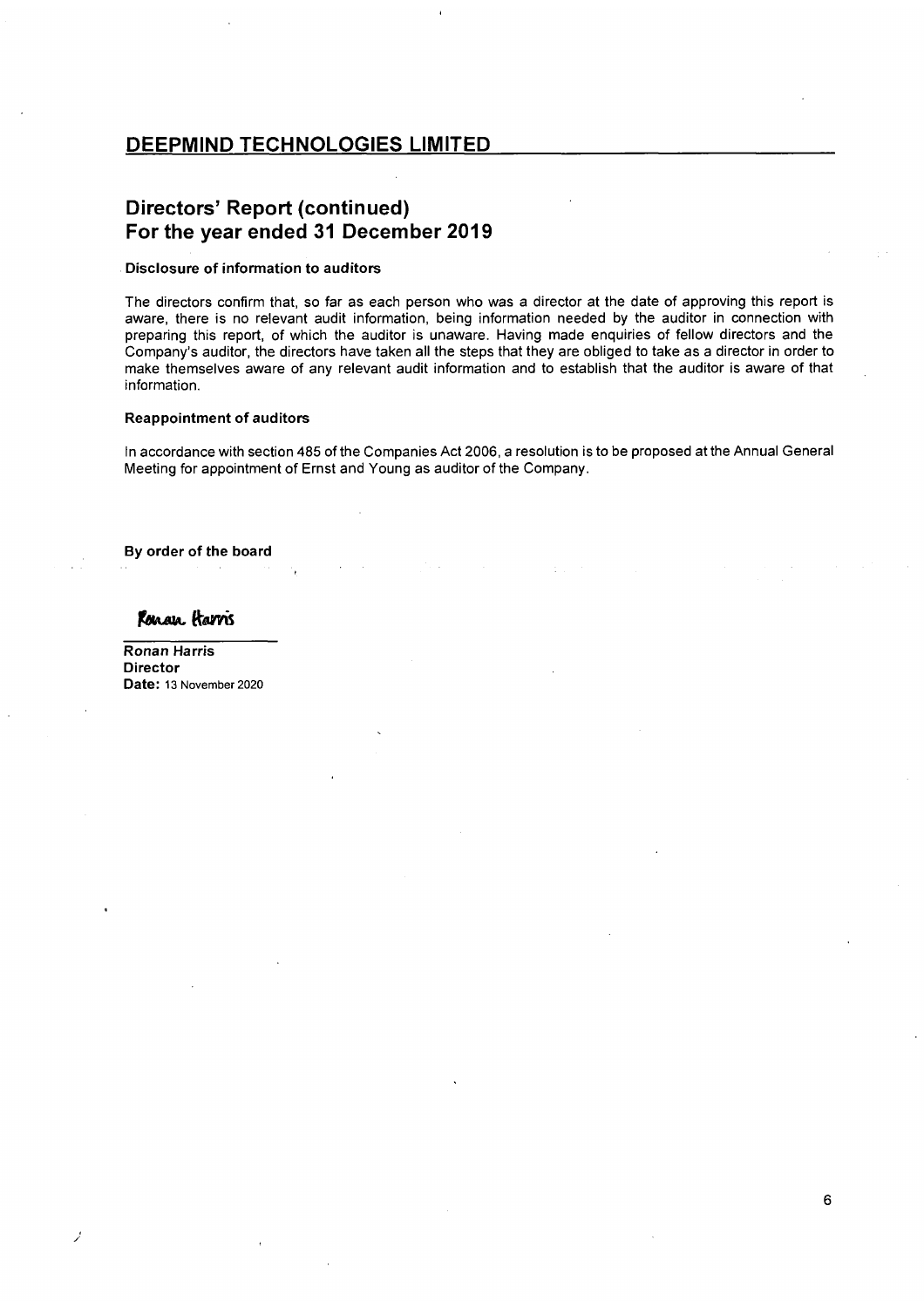

### INDEPENDENT AUDITOR'S REPORT TO THE MEMBERS OF DEEPMIND TECHNOLOGIESLIMITED

#### Opinion

We have audited the financial statements of Deepmind Technologies Limited ('the Company') for the year ended 31 December 2019, which comprise the Statement of Profit and Loss and Other Comprehensive Income, the Statement of Financial Position, the Statement of Changesin Equity and the related notes 1 to 21, including <sup>a</sup> summaryof significant accounting policies. The financial reporting framework that has been applied in their preparation is applicable law and United Kingdom Accounting Standards issued including FRS 101 'Reduced Disclosure Framework' (United Kingdom Generally Accepted Accounting Practice).

In our opinion, the financial statements:

- <sup>e</sup> give <sup>a</sup> true and fair view of the Company's affairs as at 31 December 2019 and ofits loss for the year then ended;
- have been properly prepared in accordance with United Kingdom Generally Accepted Accounting Practice; and
- have been prepared in accordance with the requirements of the Companies Act 2006.

NS

#### Basis for opinion

We conducted our audit in accordance with International Standards on Auditing (UK) (ISAs (UK)) and applicable law. Our responsibilities under those standards are further described in the Auditor's Responsibilities for the Audit of the Financial Statements section of our report below. We are independent of the Company in accordance with ethical requirements that are relevant to our audit of the financial statements in the UK, including the FRC's Ethical Standard, and we have fulfilled our other ethical responsibilities in accordance with these requirements.

We believe that the audit evidence we have obtained is sufficient and appropriate to provide a basis for our opinion. .

#### Conclusions relating to going concern

We have nothing to report in respect of the following matters, in relation to which ISAs (UK) require us to report to you where:

- e the directors' use of the going concern basis of accounting in the preparation of the financial statements is not appropriate: or
- the directors have not disclosed in the financial statements any identified material uncertainties that may cast significant doubt about the Company's ability to continue to adopt the going concern basis of accounting for a period of at least twelve months from the date when the financial statements are authorised for issue.

.../Continued<br>7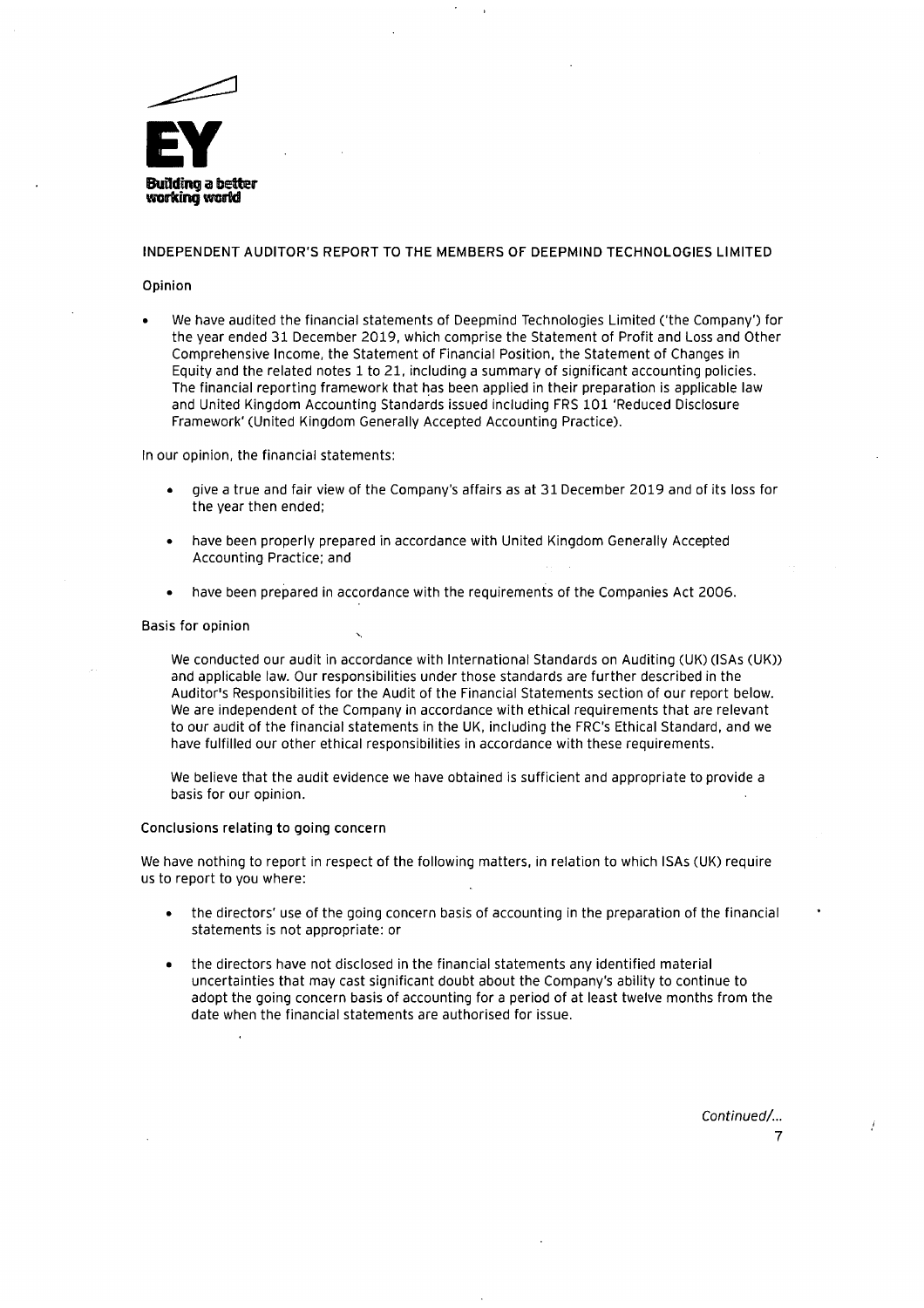

INDEPENDENT AUDITOR'S REPORT TO THE MEMBERS OF DEEPMIND TECHNOLOGIES LIMITED (Continued)

Other information

The other information comprises the information included in the Strategic Report and the Directors' Report, other than the financial statements and our auditor's report thereon. The directors are responsible for the other information.

Our opinion on the financial statements does not cover the other information and, except to the extent otherwise explicitly stated in our report, we do not express any form of assurance conclusion thereon.

In connection with our audit of the financial statements, our responsibility is to read the other information and, in doing so, consider whether the other information is materially inconsistent with the financial statements or our knowledge obtained in the audit or otherwise appears to be materially misstated. If we identify such material inconsistencies or apparent material misstatements, we are required to determine whether there is a material misstatement in the financial statements or a material misstatement of the other information. If, based on the work we have performed, we conclude that there is a material misstatement of this other information, we are required to report that fact.

We have nothing to report in this regard.

### Opinions on other matters prescribed by the Companies Act 2006

In our opinion, based on the work undertaken in the course of the audit:

- the information given in the Strategic Report and the Directors' Report for the financial year for which the financial statements are prepared is consistent with the financial statements; \_and
- e the Strategic Report and the Directors' Report have been prepared in accordance with applicable legal requirements.

#### Matters on which we are required to report by exception

In the light of the knowledge and understanding of the Companyand its environment obtained in the course of the audit, we have not identified material misstatements in the Strategic Report or Directors' Report.

We have nothing to report in respect of the following matters in relation to which the Companies Act 2006 requires us to report to you if, in our opinion:

- e adequate accounting records have not been kept or returns adequate for our audit have not been received from branches not visited by us; or
- <sup>e</sup> the financial statements are not in agreement with the accounting records and returns; or
- <sup>e</sup> certain disclosures of directors' remuneration specified by law are not made; or
- we have not received all the information and explanations we require for our audit.

Continued/...

8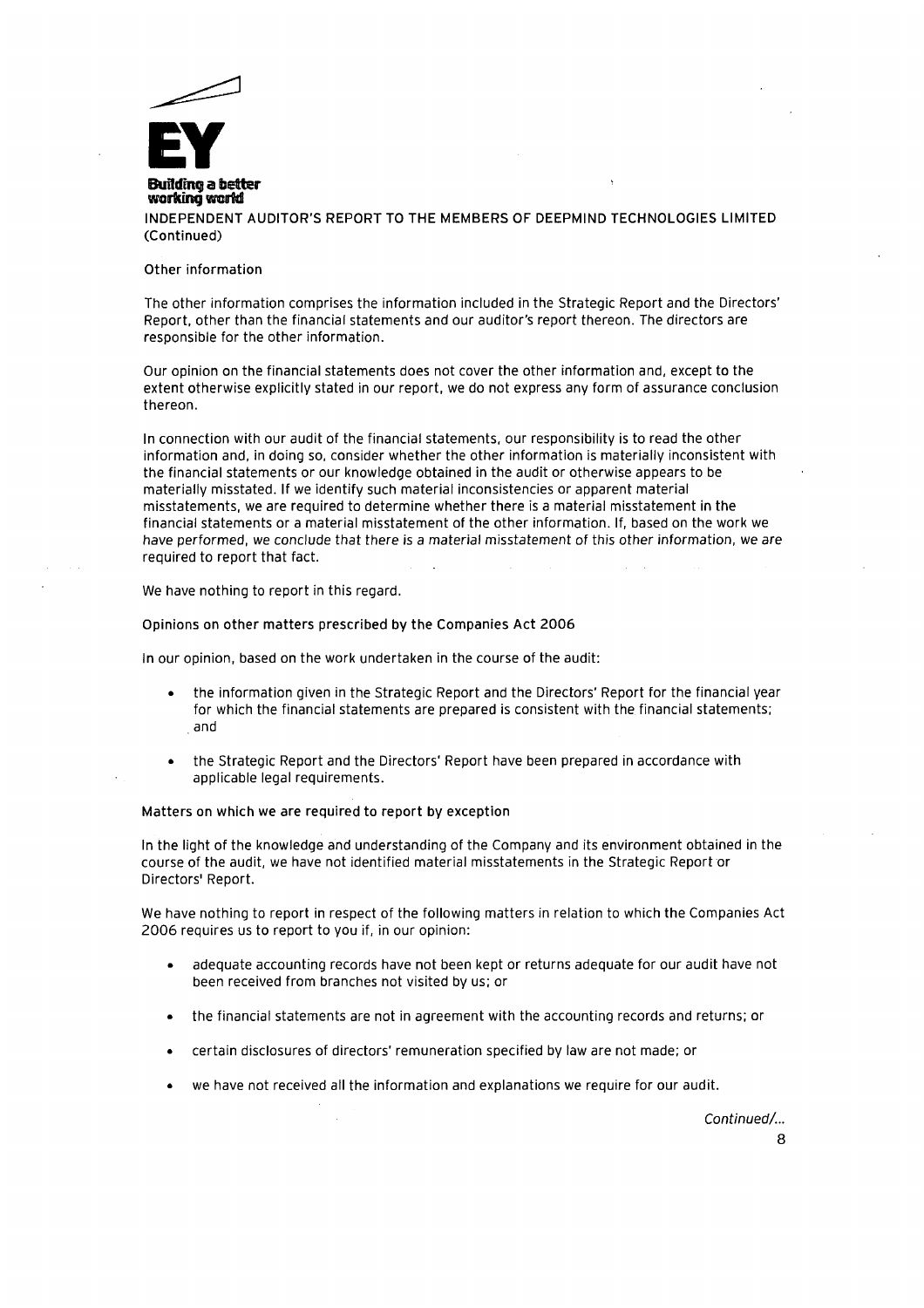

INDEPENDENT AUDITOR'S REPORT TO THE MEMBERSOF DEEPMIND TECHNOLOGIES LIMITED (Continued)

### Responsibilities of directors

As explained more fully in the directors' responsibilities statement set out on page 5, the directors are responsible for the preparation of the financial statements and for being satisfied that they give a true and fair view, and for such internal control as they determine is necessary to enable the preparation of financial statements that are free from material misstatement, whether due to fraud or error.

In preparing the financial statements, the directors are responsible for assessing the Company's ability to continue as a going concern, disclosing, as applicable, matters related to going concern and using the going concern basis of accounting unless management either intends to liquidate the Company or to cease operations, or has no realistic alternative but to do so.

#### Auditor's responsibilities for the audit of the financial statements

Our objectives are to obtain reasonable assurance about whether the financial statements as a whole are free from material misstatement, whether due to fraud or error, and to issue an auditor's report that includes our opinion. Reasonable assurance is a high level of assurance, but is not a guarantee that an audit conducted in accordance with ISAs (UK) will always detect a material misstatement when it exists. Misstatements can arise from fraud or error and are considered material if, individually or in the aggregate, they could reasonably be expected to influence the economic decisions of users taken on the basis of these financial statements.

A further description of our responsibilities for the audit of the financial statements is located on the Financial Reporting Council's website at https://www.frc.org.uk/auditorsresponsibilities. This description forms part of our auditor's report.

#### Use of our report

Our report is madesolely to the Company's members, as a body, in accordance with Chapter 3 of Part 16 of the Companies Act 2006. Our audit work has been undertaken so that we might state to the Company's members those matters we are required to state to them in an auditor's report and for no other purpose. To the fullest extent permitted by law, we do not accept or assume responsibility to anyone other than the Company and the Company's members, as a body, for our audit work, for this report, or for the opinions we have formed.

Famstelyoons

Guido Franken (Senior statutory auditor) for and on behalf of Ernst & Young, Statutory Auditor

Dublin

16 November 2020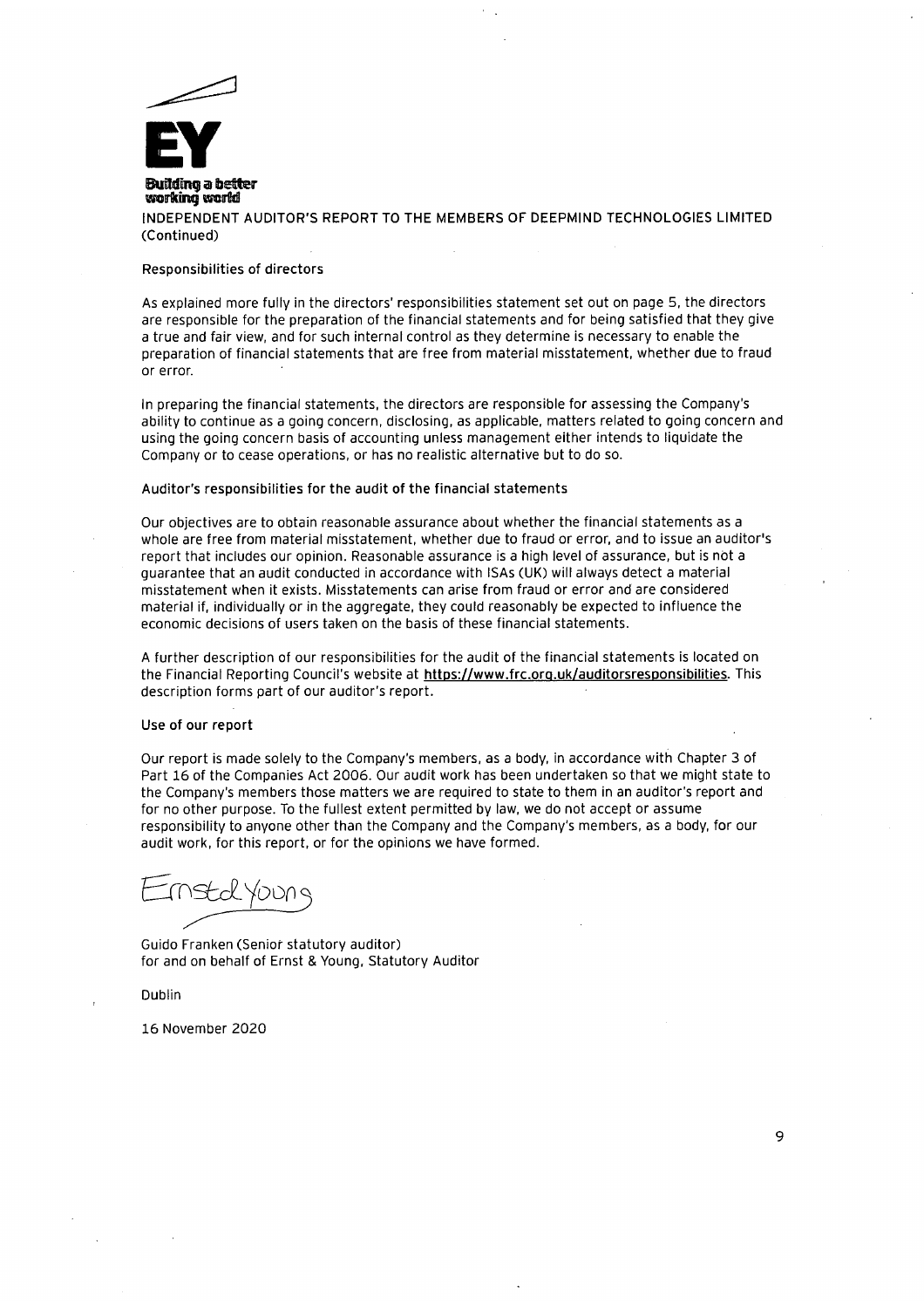# STATEMENT OF PROFIT AND LOSS AND OTHER COMPREHENSIVE INCOME For the year ended 31 December 2019

| DEEPMIND TECHNOLOGIES LIMITED                                                                      |              |            |            |
|----------------------------------------------------------------------------------------------------|--------------|------------|------------|
|                                                                                                    |              |            |            |
| STATEMENT OF PROFIT AND LOSS AND OTHER COMPREHENSIVE INCOME<br>For the year ended 31 December 2019 |              |            |            |
|                                                                                                    |              |            |            |
|                                                                                                    | <b>Notes</b> | 2019       | 2018       |
|                                                                                                    |              | £'000      | £'000      |
| Turnover                                                                                           | 5            | 265,542    | 102,802    |
| Administration expenses                                                                            |              | (717, 283) | (568, 273) |
| <b>Operating loss</b>                                                                              |              | (451, 741) | (465, 471) |
| Interest receivable and similar income                                                             | 7            | 819        | 2,127      |
| Interest payable and similar expenses                                                              | 8            | (10, 148)  | (6, 754)   |
| Other income and expenses                                                                          |              | 175        | (62)       |
| Loss on ordinary activities before taxation                                                        | 6            | (460, 895) | (470, 160) |
| Tax on loss on ordinary activities                                                                 | 9            | (15, 677)  |            |
| Loss for the financial year                                                                        |              | (476, 572) | (470, 160) |
| Other comprehensive income for the year                                                            |              |            |            |

Turnover and operating loss arose solely from continuing operations.

The notes on pages 13 to 27 form an integral part of these financial statements.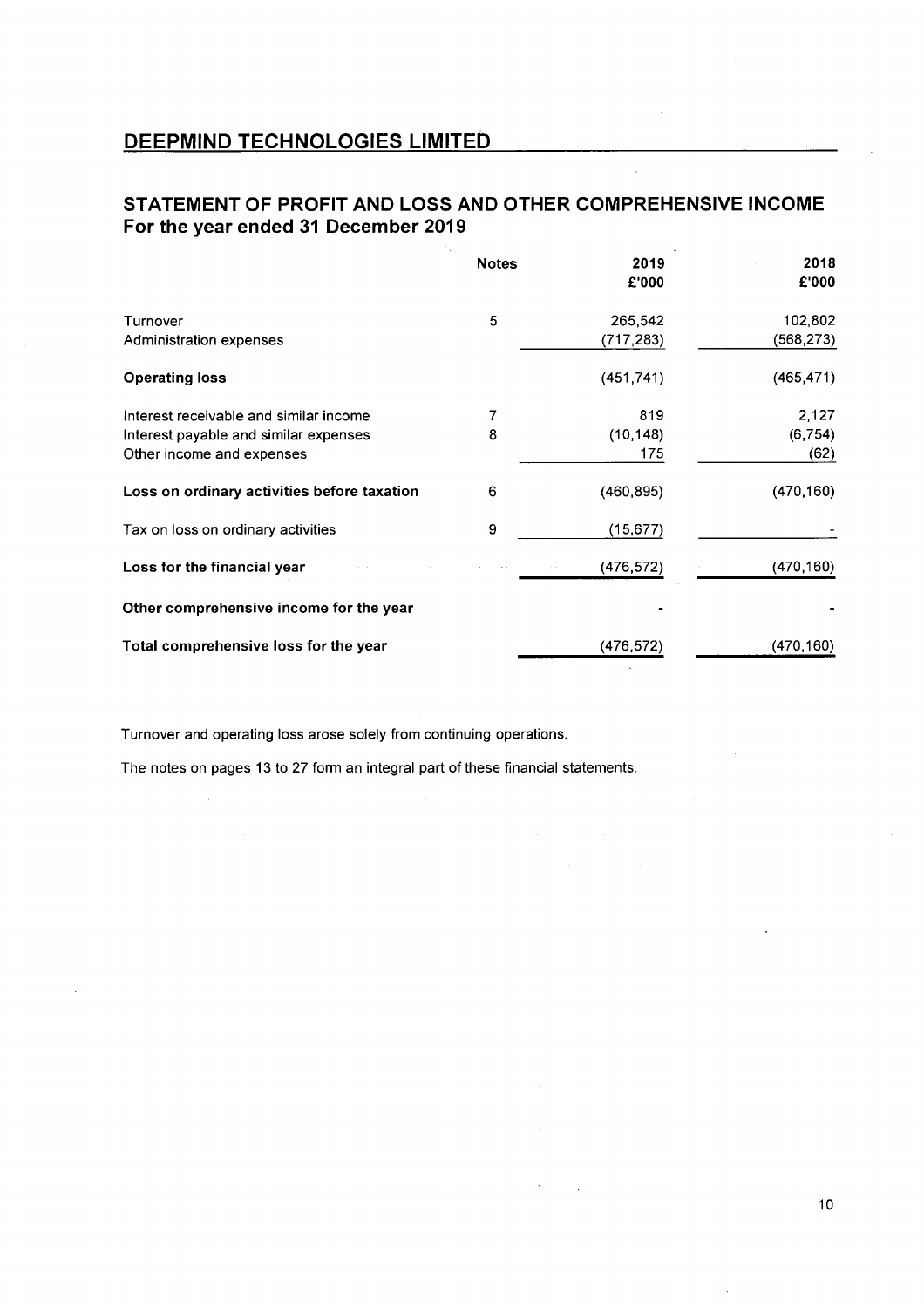# STATEMENT OF FINANCIAL POSITION As at 31 December 2019

### Registered number: 7386350

|                                                                       | ť            |               |               |
|-----------------------------------------------------------------------|--------------|---------------|---------------|
|                                                                       |              |               |               |
|                                                                       |              |               |               |
|                                                                       |              |               |               |
|                                                                       |              |               |               |
|                                                                       |              |               |               |
|                                                                       |              |               |               |
|                                                                       |              |               |               |
| DEEPMIND TECHNOLOGIES LIMITED                                         |              |               |               |
| <b>STATEMENT OF FINANCIAL POSITION</b>                                |              |               |               |
| As at 31 December 2019                                                |              |               |               |
| Registered number: 7386350                                            |              |               |               |
|                                                                       | <b>Notes</b> | 2019<br>£'000 | 2018<br>£'000 |
| <b>Fixed assets</b>                                                   |              |               |               |
| Tangible assets<br>Intangible assets                                  | 10<br>11     | 609<br>1,157  | 885<br>1,157  |
| <b>Financial assets</b>                                               | 12           |               | 765           |
|                                                                       |              | 1,766         | 2,807         |
| <b>Current assets</b><br>Debtors: amounts falling due within one year | 13           | 324,556       | 108,762       |
| Debtors: amounts falling due after one year                           | .14          | 64,052        |               |
| Cash and cash equivalents                                             |              |               | 6,764         |
| <b>Total current assets</b>                                           |              | 388,608       | 115,526       |
| <b>Current liabilities</b>                                            |              |               |               |
| Creditors: amounts falling due within one year                        | 15           | (152, 551)    | (1,042,964)   |
| Net current assets / (liabilities)                                    |              | 236,057       | (927, 438)    |
| <b>Total assets less current liabilities</b>                          |              | 237,823       | (924, 631)    |
| Creditors: amounts falling due after one year                         | 16           | (761)         | (1, 583)      |
| Net assets / (liabilities)                                            |              | 237,062       | (926, 214)    |
|                                                                       |              |               |               |
| <b>Capital and reserves</b>                                           |              |               |               |
| Called up share capital presented as equity<br>Share premium          | 18<br>18     |               | 2<br>41,491   |
| Capital contribution reserve                                          | 18           | 1,114,848     |               |
| Profit and loss account                                               |              | (877,786)     | (967, 707)    |
|                                                                       |              | 237,062       | (926, 214)    |
| Total shareholder's funds / (deficit)                                 |              |               |               |

The financial statements on pages <sup>10</sup> to <sup>12</sup> and supporting notes to the financial statements on pages <sup>13</sup> to <sup>27</sup> were approved by the board of directors and were signed on its behalf by:

J.

Ronan. Kaynis

Ronan Harris Director

 $\overline{a}$ 

 $\sim$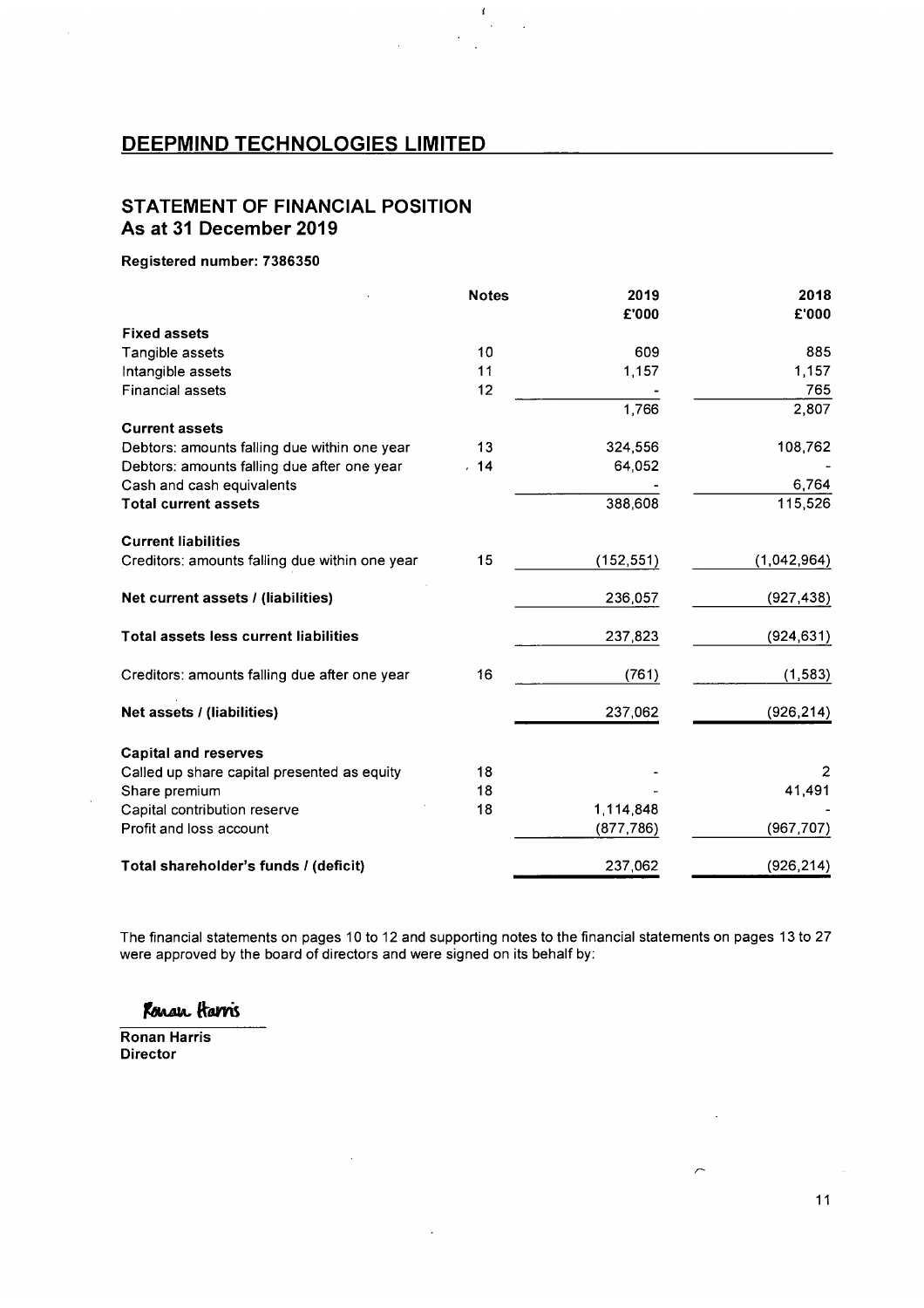# STATEMENT OF CHANGES IN EQUITY For the year ended 31 December 2019

| $\mathbf{I}$                                                                                           |                  |
|--------------------------------------------------------------------------------------------------------|------------------|
|                                                                                                        |                  |
|                                                                                                        |                  |
|                                                                                                        |                  |
|                                                                                                        |                  |
|                                                                                                        |                  |
| DEEPMIND TECHNOLOGIES LIMITED                                                                          |                  |
|                                                                                                        |                  |
| STATEMENT OF CHANGES IN EQUITY                                                                         |                  |
| For the year ended 31 December 2019                                                                    |                  |
|                                                                                                        |                  |
| Called up<br><b>Share</b><br>Capital<br><b>Profit and</b>                                              | Total            |
| share<br>premium<br>contribution<br>loss                                                               | shareholder's    |
| capital<br>reserve<br>account                                                                          | funds/ (deficit) |
| £'000<br>£'000<br>£'000<br>£'000                                                                       | £'000            |
|                                                                                                        |                  |
| 41,491<br>(497, 547)<br>At 1 January 2018<br>$\mathbf 2$                                               | (456, 054)       |
| Loss for the financial year<br>(470, 160)                                                              | (470, 160)       |
| $\overline{2}$<br><b>Balance at 31 December 2018</b><br>41,491<br>(967, 707)                           | (926, 214)       |
| $\mathbf{2}$<br>(967, 707)<br>At 1 January 2019<br>41,491                                              | (926, 214)       |
| 1,114,848<br>Capital contribution                                                                      | 1,114,848        |
| Issue of share capital<br>525<br>524,475                                                               | 525,000          |
| 566,493<br>Share capital reduction<br>(527)<br>(565, 966)<br>Loss for the financial year<br>(476, 572) | (476, 572)       |

The notes on pages 13 to 27 form an integral part of the financial statements.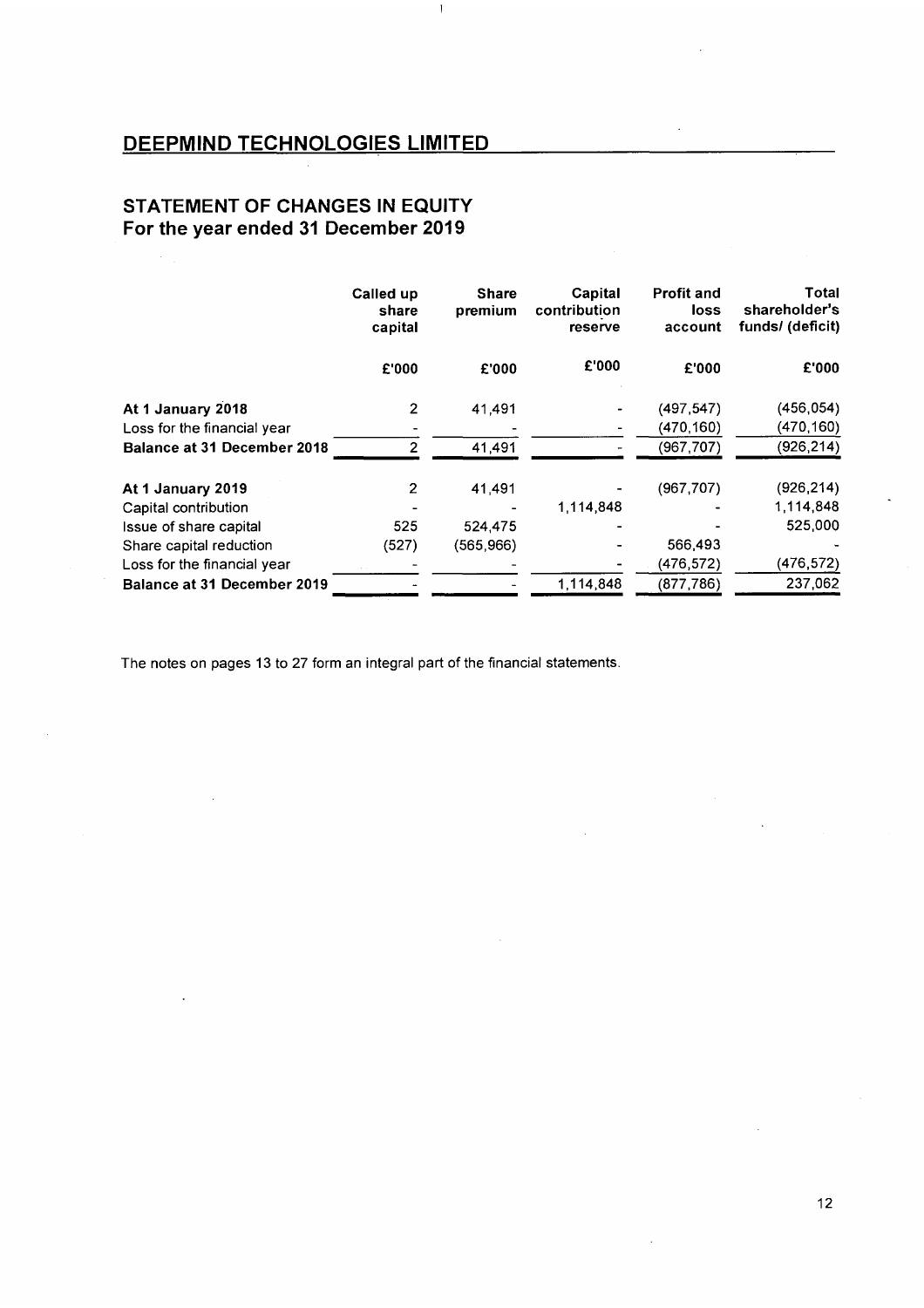### NOTES TO THE FINANCIAL STATEMENTS

### 1. General information

DeepMind Technologies Limited (the "Company") is a private company limited by shares domiciled and incorporated in the United Kingdom. The Company's registration number is 7386350 and its registered address is 5 New Street Square, London, EC4A 3TW.

The financial statements of the Company for the financial year ended 31 December 2019 were authorised for issue in accordance with a resolution of the Directors dated \_\_ 13 November 2020

The Company specialises in the research and application of cutting edge machine learning, including the provision of research and development services to other group undertakings.

The Company's ultimate holding company is Alphabet Inc., a company incorporated in the United States of America, while its immediate parent company is Deepmind Holdings Limited, a company incorporated in the United Kingdom. Related companies in these financial statements refer to the group of companies under the Alphabet Inc. group.

The financial statements present the information about the Companyas an individual entity and not about the group. The Company is exempt from preparing consolidated financial statements under the conditions laid down in Section 401 of the Companies Act 2006. The Company is included in the consolidated financial statements of Alphabet Inc., which are publicly available. Those accounts have been prepared in a manner equivalent to consolidated accounts drawn up in accordance with the provisions of the Seventh Directive (83/349EEC).

### 2. Statement of compliance

The financial statements have been prepared in accordance with Financial Reporting Standard 101, 'Reduced The infancial statements have been prepared in accordance with mancial Reporting Standard To I, Reduced<br>Disclosure Framework' ('FRS 101'), UK Generally Accepted Accounting Practice, and in accordance with the<br>Companies Act of goodwill (Note 11).

### 3. Accounting policies

#### a) Basis of preparation of financial statements

The financial statements are prepared on a going concern basis under the historical cost convention.

The directors of the Company have received written assurances from an intermediate parent undertaking, Google LLC, thatit will continue to provide adequate financial support to the Companyfor <sup>a</sup> period of at least twelve months from the date of approval of these financial statements to enable the Company to discharge its obligations to all creditors as they fall due. On this basis, the directors are satisfied that it is appropriate to prepare the financial statements on a going concern basis.

The financial statements were prepared in pound sterling ("£") and all amounts have been rounded to the nearest thousand, unless otherwise indicated.

### b) Financial Reporting Standard 101 - reduced disclosure exemptions

FRS 101 sets out a reduced disclosure framework for a 'qualifying entity' as defined in the standard which addresses the financial reporting requirements and disclosure exemptions in the individual financial statements of qualifying entities that otherwise apply the recognition, measurement and disclosure requirements of EUadopted IFRS. The Company is a qualifying entity for the purposes of FRS 101.

In accordance with the exemptions available under the reduced disclosure Framework of FRS 101, the Company has availed of the following exemptions in accordance with paragraph 8 of FRS 101 in respect of: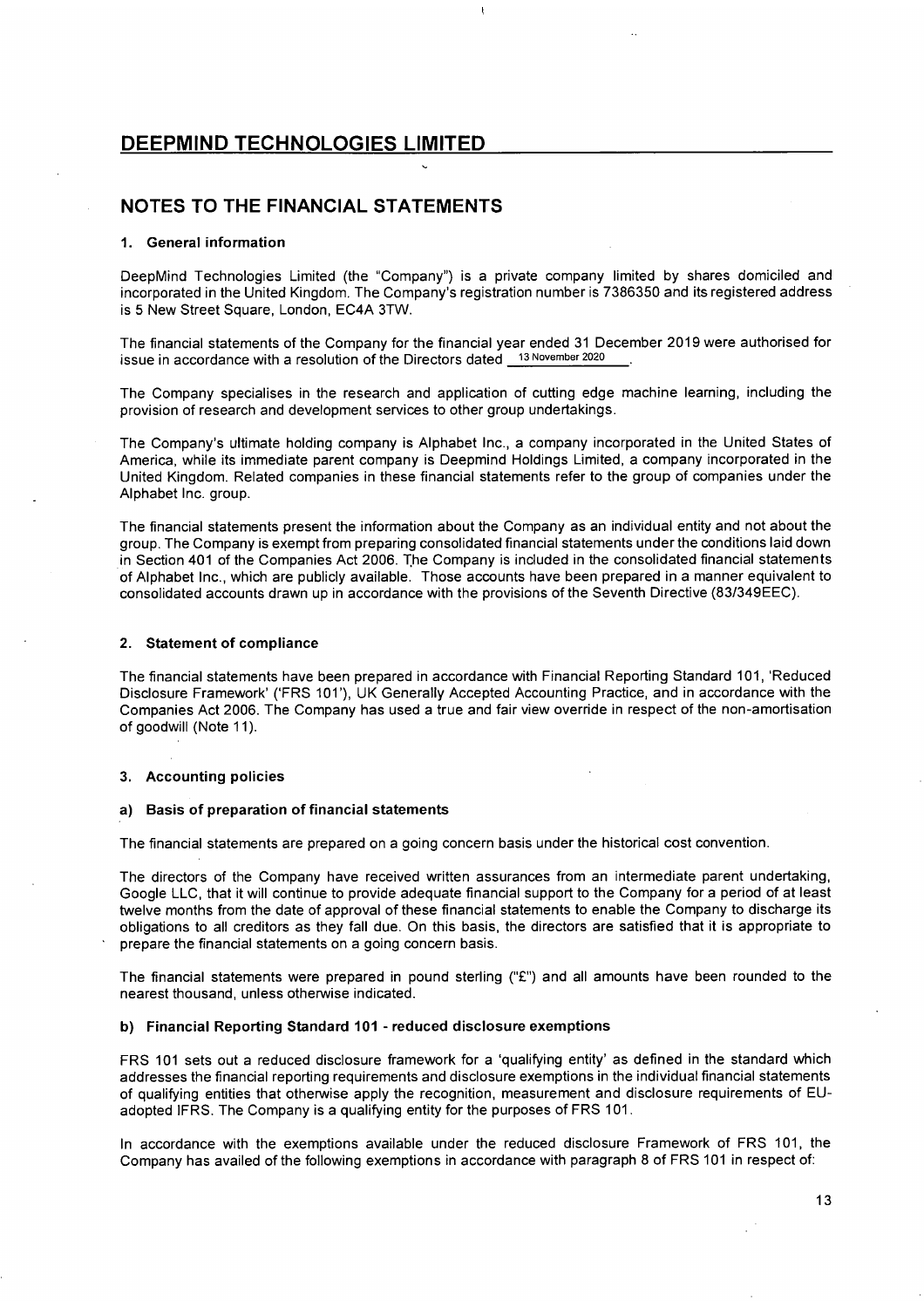### NOTES TO THE FINANCIAL STATEMENTS (continued)

### 3. Accounting policies (continued)

### b) Financial Reporting Standard 101 - reduced disclosure exemptions (continued)

- The requirements of paragraph 38 of IAS 1 "Presentation of Financial Statements" to present comparative information in respect of:
	- © paragraph 79(a)(iv) of IAS <sup>1</sup> "Presentation of Financial Statements" (a reconciliation of the number of shares outstanding at the beginning and at the end of the period),
	- paragraph 73(e) of IAS 16 "Property, Plant and Equipment",
	- o Paragraph 118(e) of IAS 38 "Intangible Assets';
- e The requirements of paragraphs 10(d), 16, 38(a), 38(b)-(d), 40(a)-(d), 111 and 134 to 136 of IAS <sup>1</sup> "Presentation of Financial Statements';
- The requirements of IAS 7 "Statement of Cash Flows";
- e The requirements of paragraphs 30 to 31 of IAS 8 "Accounting Policies, Changes in Accounting Estimates and Errors" (requirement to disclose information when an entity has not applied a new IFRS that has been issued but is not yet effective);
- e The requirements of IAS 24 "Related Party Disclosures" to disclose related party transactions entered into between two or more group members and the requirements of paragraphs 17, 18(a) to disclose key management compensation;
- The requirements of paragraph 62, B64 (d), (e), (g), (h), (j) to (m), n(ii), o(ii), (p), q(ii), B66 and B67 of IFRS 3 "Business Combinations';
- The requirements of IFRS 7 "Financial Instruments Disclosures";
- The requirements of paragraphs 134(d)-134(f) and 135(c)-135(e) of IAS 36 "Impairment of Assets";
- The requirements of the second sentence of paragraph 110 and paragraphs 113(a), 114, 115, 118, 119(a) to (c), 120 to 127 and 129 of IFRS 15 "Revenue from Contracts with Customers';
- The requirements of paragraphs 91 to 99 of IFRS 13 "Fair Value Measurement";
- e The requirements of paragraph 52, 58, 89 (second sentence), 90, 91 and 93 of IFRS 16 "Leases".

The remaining exemptions available under the FRS 101 Framework have not been availed of as they were not applicable to the Company at this time.

The preparation of financial statements in conformity with FRS 101 requires management to exercise judgement in the process of applying the Company's accounting policies and requires the use of accounting estimates and assumptions.

#### New and amended standards and interpretations effective during 2019

#### Adoption of IFRS 16 Leases

In January 2016, the IASB issued IFRS 16 Leases. IFRS 16 sets out the principles for the recognition, measurement, presentation and disclosure of leases and supersedes the leasing requirements under IAS 17 Leases, IFRIC 4 Determining whether an Arrangement contains a Lease, SIC-15 Operating Leases-Incentives and SIC-27 Evaluating the Substance of Transactions Involving the Legal Form of a Lease.

From a lessee perspective, IFRS 16 eliminates the classification of leases as either operating leases or finance leases as was required by IAS 17 and, instead, introduces a single lessee accounting model. Applying that model, a lessee is required to recognise a leaseliability and right-of-use assetfor all leases with a term of more than 12 months (unless the underlying asset is of low value); and depreciate lease assets separately from recording interest on lease liabilities in the income statement.

The Company has adopted IFRS 16 on <sup>1</sup> January 2019. In accordance with the transition provisions of IFRS 16, the Company has chosen to adopt the modified retrospective approach and has not restated comparative information. The adoption of IFRS 16 has resulted in no impact for the Company and no financial statement line item has been affected at the adoption date <sup>1</sup> January 2019.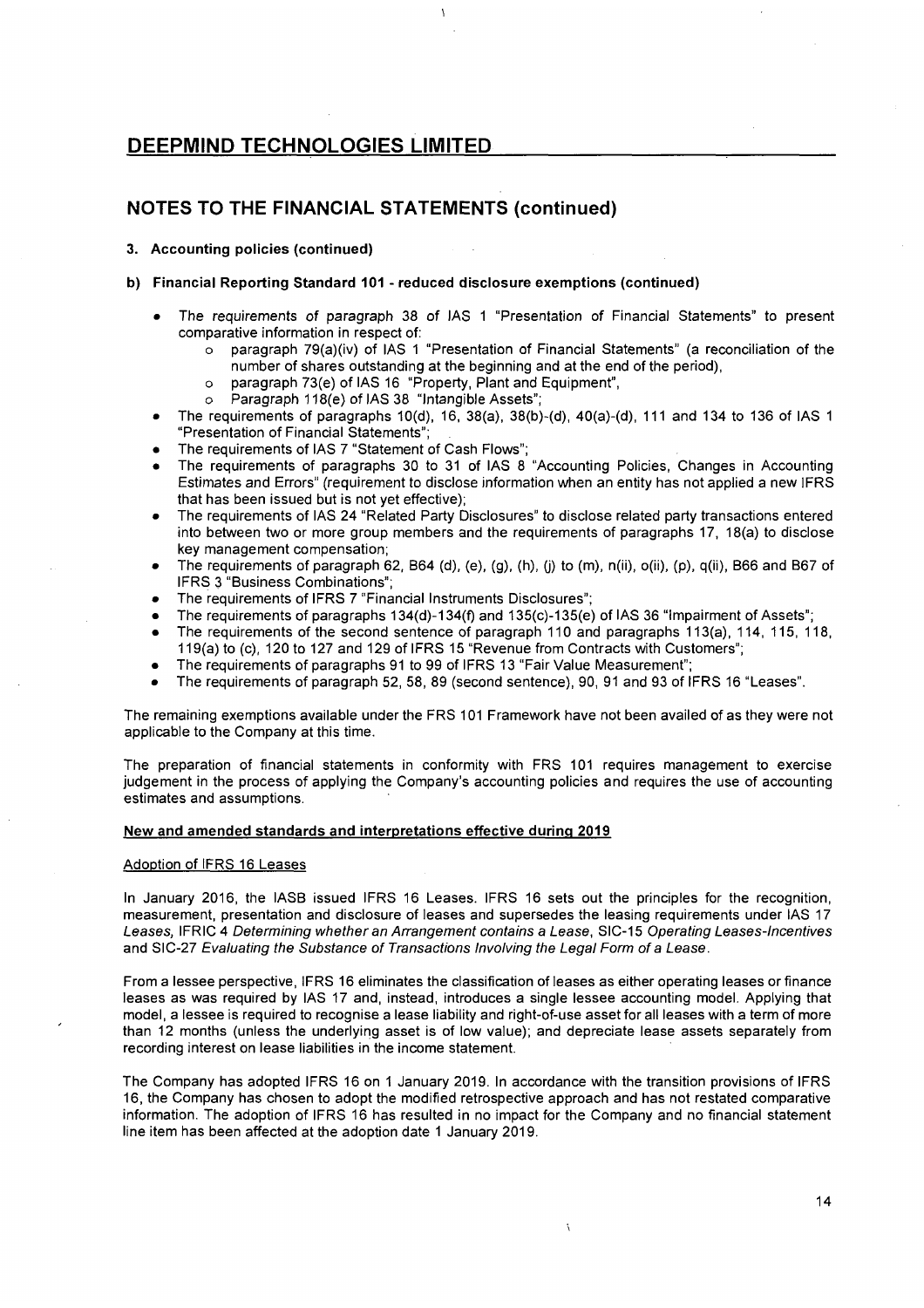### NOTES TO THE FINANCIAL STATEMENTS(continued)

### 3. Accounting policies (continued)

### c) Foreign currency

#### (i) Functional and presentation currency

The financial statements of the Company's operations are measured using the currency of the primary economic environment in which the Company operates (the "functional currency"). The financial statements are presented in pound sterling (" $E$ "), which is the Company's functional and presentation currency.

#### (ii) Transactions and balances

Transactions in currencies other than the Company's functional currency ("foreign currency") are recorded at average month end rates of exchange which approximates the actual rates on the date ofthe transaction. At each reporting date, monetary items denominated in foreign currencies are retranslated at the rates prevailing on the reporting date. Non-monetary items that are measured in terms of historical cost in a foreign currency are not retranslated.

Exchange differences arising on the settlement of monetary items and on translation of monetary items are includedin profit or loss for the financial period.

#### d) Turnover

The Company recognises revenue when control of the promised services are transferred to the customer, in an amount that reflects the consideration the Company expects to be entitled to in exchange for those goods or services.

The Company generates revenue through a service agreement with other group undertakings for the provision of research and development services.

Revenue from these agreements is recognised when the obligation to the customer is satisfied, and control of the promised service is transferred. The Company recognises revenue over time, as the customer simultaneously receives and consumes the benefits as the service is provided. The Company applies an output method, based on underlying financial results as agreed between parties, which is consideredto faithfully depict the transfer of control to the customer.

The service fee charged is based on the level of expenses incurred by the Company in the performance of services. Where the transaction price contains variable consideration, the Company uses the most likely amount method in estimating revenue. These estimates are not constrained, as the Company assesses that it is highly probable that a significant reversal of revenue will not occur.

#### e) Income tax

The tax expense for the year comprises current and deferred tax.

#### (i) Current tax

Current tax assets and liabilities are measured at the amount expected to be recovered from or paid to the taxation authority. The current income tax charge is calculated on the basis of the tax laws enacted or substantively enacted at the end of the reporting period.

Current taxes are recognisedin profit or loss except to the extent that the tax relates to items recognised outside profit or loss, either in other comprehensive income or directly in equity. Current tax assets and tax liabilities are offset where the entity has a legally enforceable right to offset and intends either to settle on a net basis, or to realise the asset and settle the liability simultaneously.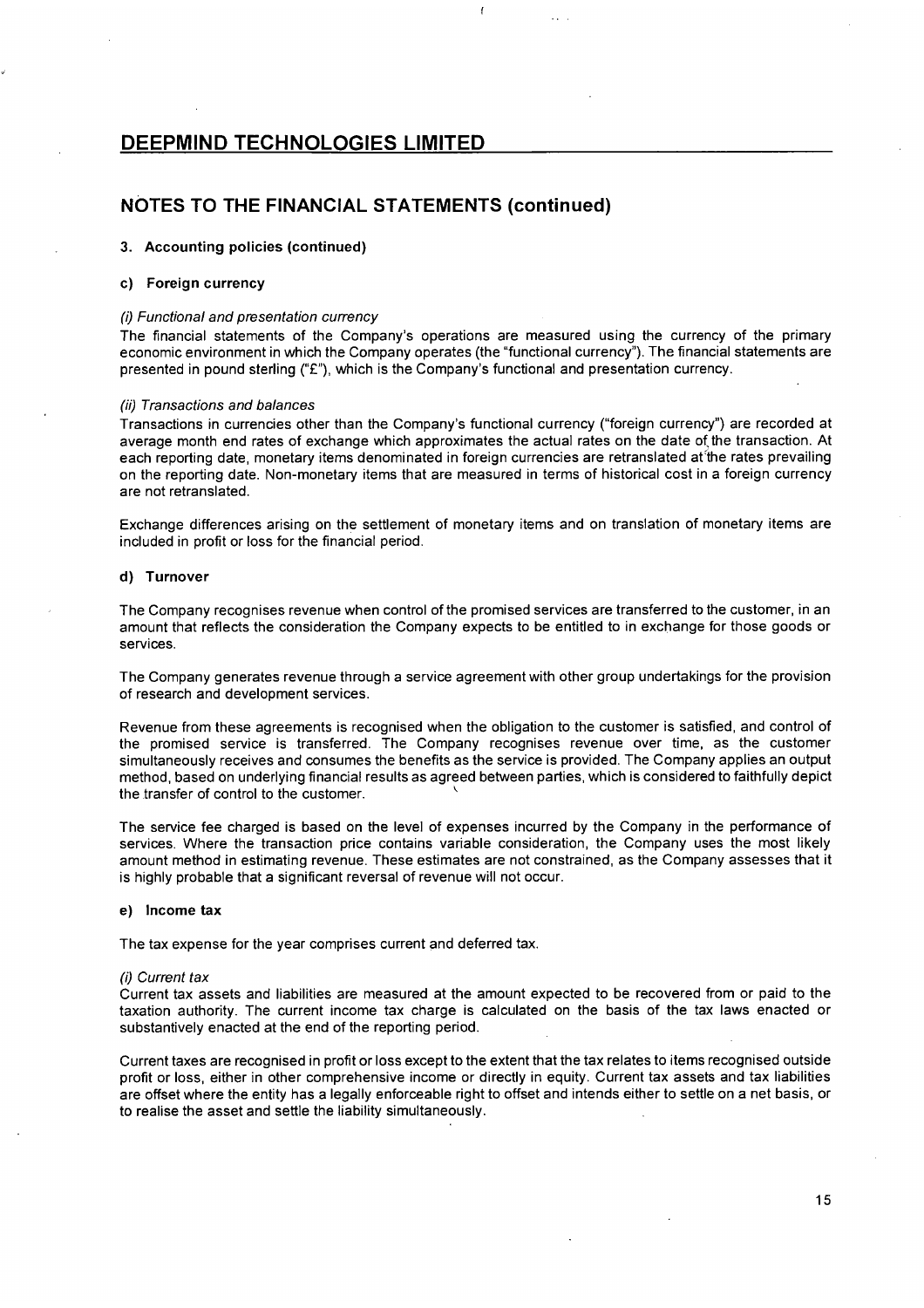### NOTES TO THE FINANCIAL STATEMENTS(continued)

### 3. Accounting policies (continued)

### e) Income tax (continued)

### (ii) Deferred tax

Deferred tax is recognised in respect of all temporary differences between the tax bases of assets and liabilities and their carrying amounts in the financial statements, except where the deferred tax asset or liability arises from the initial recognition of an asset or liability which affects neither the accounting profit nor taxable profit or loss. ,

Deferred tax assets are recognised only to the extent that it is probable that there will be suitable future taxable profits available against which the temporary differences can be utilised.

The carrying amount of deferred tax assets are reviewed at each reporting date and adjusted to the extent that it is no Jonger probable that sufficient taxable profit will be available to allow all or part of the deferred tax asset to be utilised. Unrecognised deferred tax assets are reassessed at each reporting date and are recognised to . the extent that it has become probable that future taxable profit will allow the deferred tax asset to be utilised.

Deferred tax is measured on a non-discounted basis at the tax rates that are expected to apply to the year when the assetis realised or the liability is settled, based on tax rates and laws enacted or substantively enacted at the reporting date.

Deferred tax items are recognised in correlation to the underlying transaction either in profit or loss, other comprehensive income or directly in equity.

Deferred income tax assets and deferred income tax liabilities are offset, if a legally enforceable right exists to set off current tax assets against current income tax liabilities and deferred income taxes relate to the same taxable entity and the same taxation authority. .

### f) Tangible assets

Tangible assets are initially recorded at cost. Subsequent to initial recognition, tangible assets are stated at cost less accumulated depreciation and impairment value, if any. The cost of tangible assets includes expenditure that is directly attributable to the acquisition of the items. Dismantlement, removal or restoration costs are included as part of the cost of tangible assets if the obligation for dismantlement, removal or restoration is incurred as a consequence of acquiring or using the tangible assets.

Subsequent expenditure is added to the carrying amount of the asset when it is probable that the future economic benefits, in excess of standard performance of the asset before the expenditure was made, will flow to the Company, and the cost can be reliably measured. Other subsequent expenditure is recognised as an expense during the financial year in which it is incurred.

Tangible assets are derecognised upon disposal or when no future economic benefits are expected from their use. On disposal of an item of tangible assets, the difference between the net disposal proceeds and its carrying amount is taken to profit or loss.  $\overline{a}$ 

Depreciation is provided on the straight line method over their estimated useful lives as follows:

| Network and production equipment | 30% - 50% straight line (2018: 30%-50% straight line) |
|----------------------------------|-------------------------------------------------------|
| Furniture and fixtures           | 15% straight line (2018: 15% straight line)           |
| Construction in progress         | No depreciation as assets are not in use              |

The carrying values of tangible assets are reviewed for impairment when events or changes in circumstances indicate that the carrying value may not be recoverable.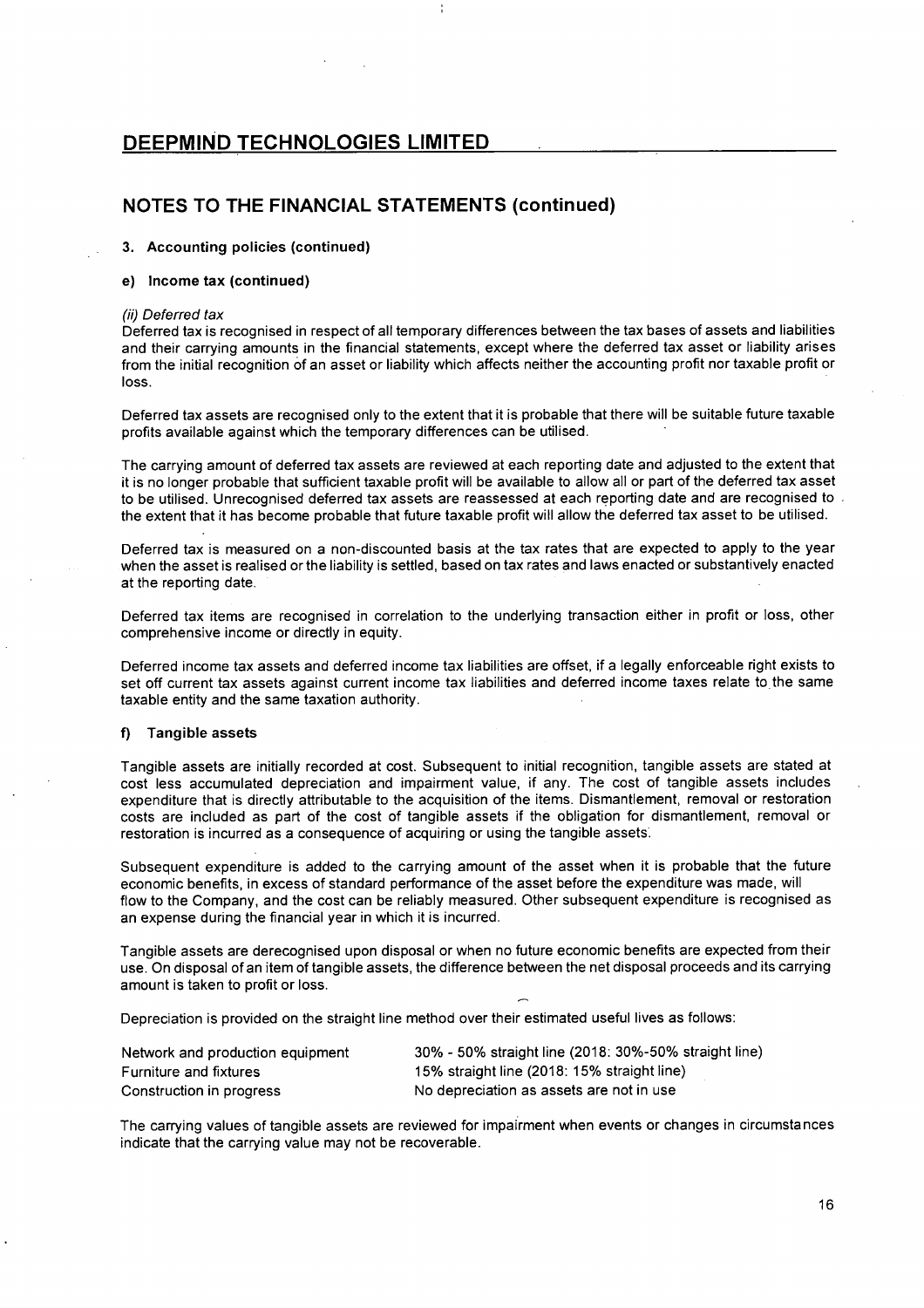### NOTES TO THE FINANCIAL STATEMENTS(continued)

### 3. Accounting policies (continued)

### g) Goodwill

Goodwill is initially measured at cost. Afterinitial recognition, goodwill is measured at cost less any accumulated impairment losses.

The UK Companies Act 2006 requires goodwill to be reduced by provisions for depreciation on a systematic basis over its useful economic life. However, under IFRS 3 Business Combinations, goodwill is not amortised. Consequently, the Company does not amortise goodwill, but reviews it for impairment on an annual basis or whenever there are indicators of impairment. The Company is therefore invoking a 'true and fair view override' to overcome the prohibition on the non-amortisation of goodwill in the Companies Act. The Company is not able to reliably estimate the impact on the financial statements of the true and fair override on the basis that the useful life of goodwill cannot be predicted with a satisfactory level of reliability, nor can the pattern in which goodwill diminishes be known.

For the purpose of impairment testing, goodwill acquired in a business combination is allocated to each of the Company's Cost Generating Units ("CGUs') that are expected to benefit from the combination. Each unit to which the goodwill is allocated represents the lowest level within the entity at which the goodwill is monitored for internal management purposes. Goodwill is tested for impairment annually and when circumstances indicate that the carrying value may be impaired. Impairment is assessed by comparing the carrying value of an asset with its recoverable amount. The recoverable amount is determined based on value in use calculations. The use of this method requires the estimation of future cash flows and the determination of a discount rate in order to calculate the present value of the cash flows.

### h) Research and development

Research and development costs are expensed in the period in which they are incurred. The Company currently incurs no development costs which would meet the criteria for capitalisation as development expenditure under IAS 38.

### i) Financial fixed assets

Investments in subsidiaries are measured at cost less accumulated impairment losses.

### j) Impairment of non-financial and financial assets measured at cost

The carrying amounts of the non-financial assets and financial assets measured at cost (tangible assets and financial fixed assets) are reviewed at each reporting date to determine whether there is any indication of impairment in value. If any such indication exists, the assets recoverable amount is estimated.

An impairment in value is recognised whenever the carrying amount of an asset or its cash-generating unit exceedsits recoverable amount. A cash-generating unit is the smallest identifiable asset group that generates cash flows that largely are independent from other assets and groups. Impairment in value is recognised in profit or loss.

The recoverable amount of an asset or cash-generating unit is the higher of its fair value less costs to sell and its value in use. Recoverable amount is determined for an individual asset, unless the asset does not generate cash inflows that are largely independent of those from other assets or groups of assets. The fair value less costs to sell is the amount obtainable from the sale of an asset or cash generating unit in an arm's length transaction between knowledgeable, willing parties, less costs of disposal.

Value in use is the present value of estimated future cash flows expected to be derived from the continuing use of an asset and from its disposal at the end ofits useful life, discounted at a pre-tax rate that reflects current market assessments of the time value of money and the risks specific to the asset or cash-generating unit for which the future cash flow estimates have not been adjusted.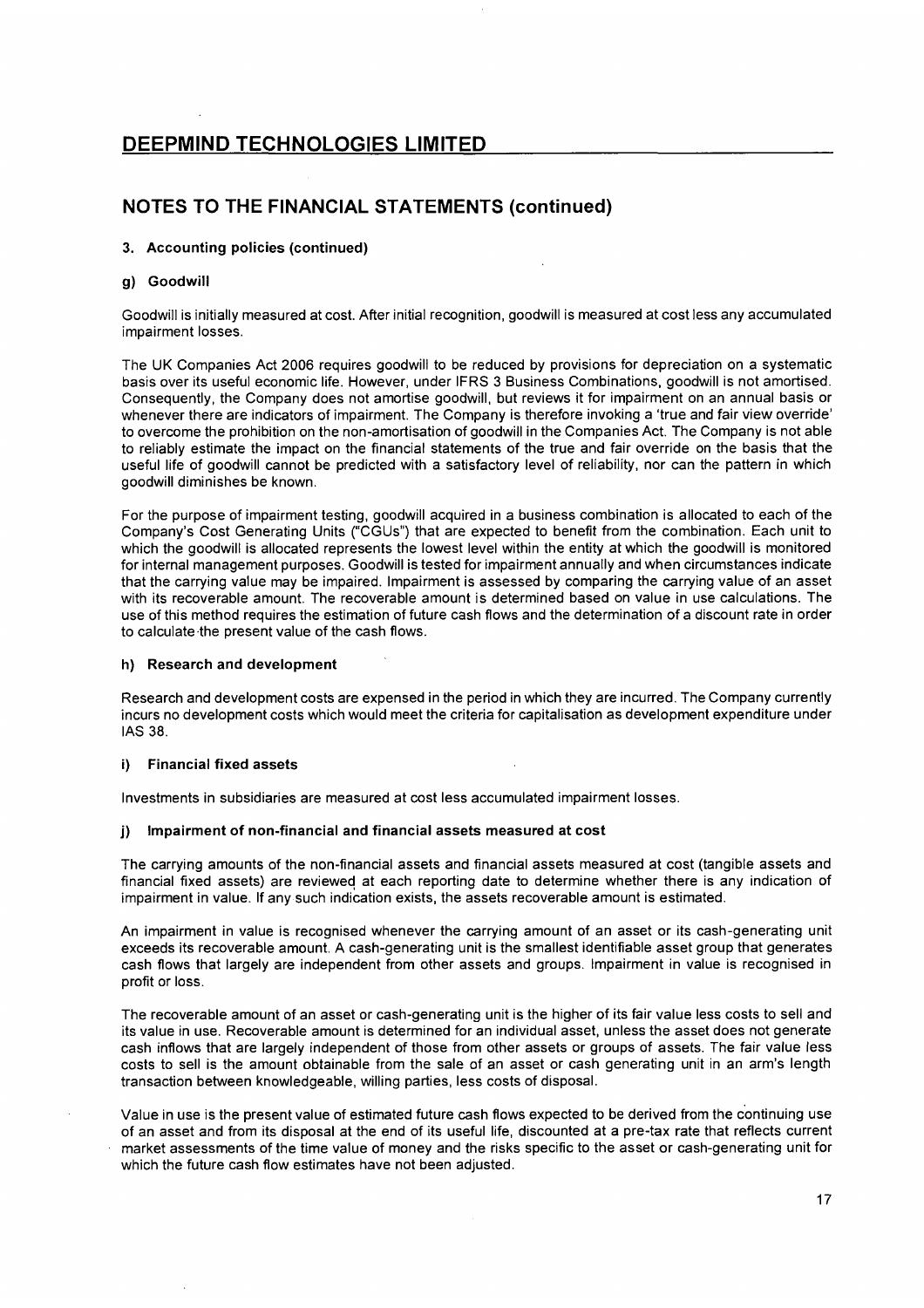### NOTES TO THE FINANCIAL STATEMENTS(continued)

### 3. Accounting policies (continued)

### j) Impairment of non-financial and financial assets measured at cost (continued)

An assessment is made at each reporting date as to whether there is any indication that an impairment in value recognisedin prior periods for an asset may no longer exist or may have decreased. If such indication exists, the recoverable amount is estimated.

An impairment in value recognised in prior periods is reversed if there has been a change in the estimates used to determine the recoverable amount since the last impairment in value was recognised. An impairment in value is reversed only to the extent that the asset's carrying amount does not exceed the carrying amount that would have been determined, net of any depreciation, if no impairment in value had been recognised.

Reversals of impairment in value are recognised in profit or loss. After such a reversal, the depreciation is adjusted in future periods to allocate the asset's revised carrying amount, less any residual value, on a systematic basis over its remaining useful life.

#### k) Financial assets

Financial assets are recognised in the statement of financial position when, and only when, the Company. becomesa party to the contractual provisions of the financial instrument.

When financial assets are recognised initially, they are measured at fair value, plus, in the case of financial assets not at fair value through profit or loss ('FVTPL'), directly attributable transaction costs.

A financial asset is derecognised where the contractual right to receive cash flows from the asset has expired or have been transferred and the Company has transferred substantially all risks and rewards of ownership.

On derecognition of a financial asset in its entirety, except for those subsequently measured at fair value through other comprehensive income ('FVTOCI'), the difference between the carrying amount and the sum of the consideration received and any cumulative gain or loss that has been recogniseddirectly in equity is recognised in profit or loss. For derecognition of financial assets measured at FVTOCI, any cumulative gain or loss is recognised in other comprehensive income.

All regular way purchases and sales of financial assets are recognised or derecognised on the trade date i.e. the date that the Company commits to purchase or sell the asset. Regular way purchases or sales are purchases or sales of financial assets that require delivery of assets within the period generally established by regulation or convention in the marketplace concerned.

### Classification and measurement

The Company classifies its financial assets in the following measurement category:

e those to be measured at amortised cost.

A financial asset is measured at amortised cost if it has not been designated as FVTPL and meets both of the following conditions:

- e itis held within a business model whose objective is to hold to collect contractual cash flow; and
- e its contractual terms give rise on specified dates to cash flows that are solely payments of principal and interest on the principal amount outstanding.

### Debt instruments

Subsequent measurement of debt instruments depends on the entity's business model for managing the asset and the cash flow characteristics of the asset. All the Company's debt instruments are measured at amortised cost as the assets that are held for collection of contractual cash flows where those cash flows represent solely payments of principal and interest are measured at amortised cost.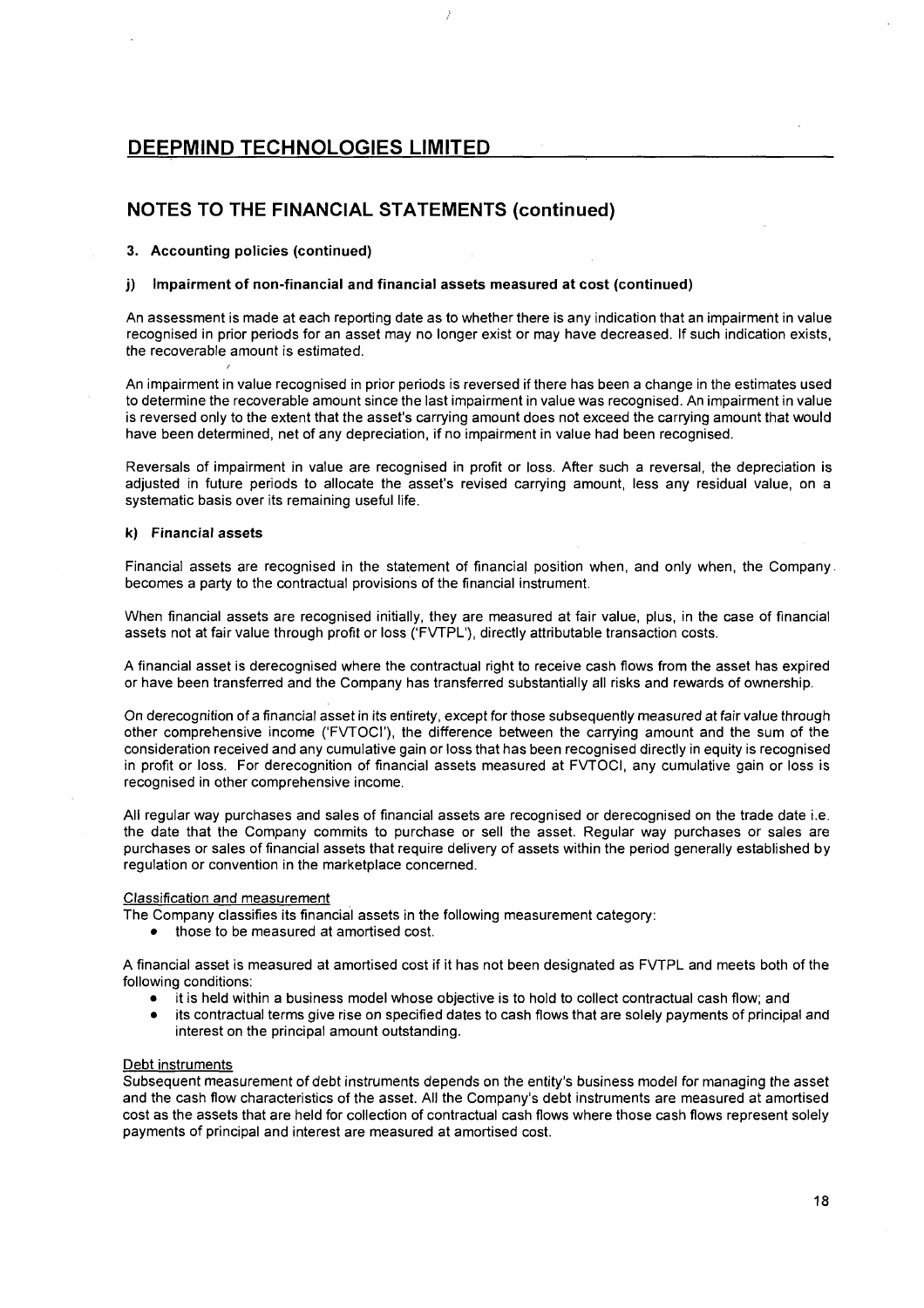### NOTES TO THE FINANCIAL STATEMENTS(continued)

### 3. Accounting policies (continued)

### k) Financial assets (continued)

A gain or loss on a debt instrument that is subsequently measured at amortised cost and is not part of a hedging relationship is recognised in profit or loss when the asset is derecognised or impaired. Interest income from these financial assets is included in finance income using the effective interest rate method.

 $\lambda$ 

The Company's debt instruments consist of the following:

- e Debtors with group undertakings
- Other debtors

The company participates in an intergroup cash pooling programme, which involves the transfer of cash amounts and bank overdrafts to an intergroup cash pooling entity. The amounts placed with the cash pooling entity are classified as "Amounts owed by group undertakings" (Note 13).

### Impairment of debt instruments measured at amortised cost

For trade debtors, including intercompanytrade debtors, the entity applies the simplified approach permitted by IFRS 9, which requires expected lifetime losses to be recognised from initial recognition of the debtors.

To measure the expected credit losses, trade debtors have been grouped based on shared credit risk characteristics. The Company uses judgement in making assumptions around the risk of default and expected loss rates, based on the Company's past history, existing market conditions as well as forward looking estimates at the end of each reporting period.

For loans owed from group undertakings, the Company applies the general approachto providing for expected credit losses, as prescribed by IFRS 9. The general expected credit loss model under IFRS 9 requires the calculation of '12 month expected credit losses' (losses based on defaults which are possible within 12 months of the reporting date) for financial assets, unless the asset at the reporting date is not considered to be 'low credit risk' and is deemed to have had 'significant increase in credit risk' since initial recognition, in which case lifetime expected credit losses should be recorded.

Management consider amounts due from group undertakings to have 'low credit risk' when they have a low risk of default and the issuer has a strong capacity to meetits contractual cash flow obligations in the short term.

### !) Financial liabilities

Financial liabilities are recognised in the statement of financial position when, and only when, the Company<br>becomes a party to the contractual provisions of the financial instrument.

Financial liabilities are recognised initially at fair value, plus, in the case of financial liabilities other than derivatives, directly attributable transaction costs.

Subsequent to initial recognition, all financial liabilities are measured at amortised cost using the effective interest method, except for derivatives, which are measured at fair value.

A financial liability is derecognised when the obligation under the liability is extinguished. For financial liabilities other than derivatives, gains and losses are recognisedin profit or loss when theliabilities are derecognised, and through the amortisation process. Where a liability owed to a parent company is waived, the corresponding credit is recorded directly in equity as a capital contribution in accordance with IAS 1.

The Company contains the following categories of financial liabilities:

e Financial liabilities held at amortised cost.

The classification depends on the purpose for which the financial liabilities were acquired. Management determines the classification of its financial liabilities at initial recognition.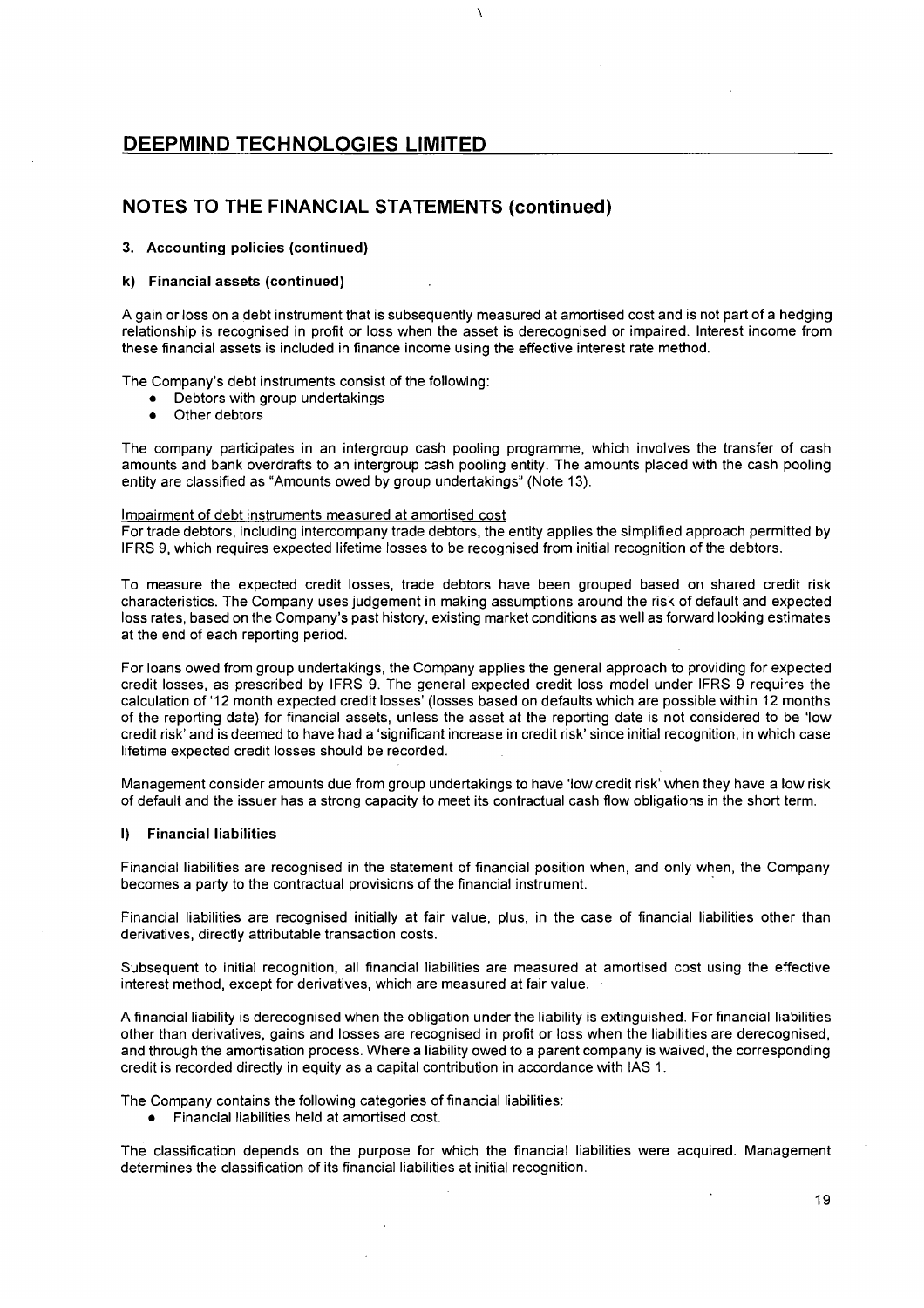### NOTES TO THE FINANCIAL STATEMENTS(continued)

### 3. Accounting policies (continued)

### 1) Financial liabilities (continued)

### Financialliabilities held at amortised cost

Financial liabilities at amortised cost are included in 'Creditors: amounts falling due within one year' and 'Creditors: amounts falling due after more than one year' in the statement of financial position.

Creditors are classified as current liabilities, unless the Company has an unconditional right to defer settlement of the liability for at least 12 months after the balance sheet date.

Interest expense relating to the financial liability is recognised in profit or loss on a time proportion basis using the effective interest rate method.

Trade creditors and other creditors represent liabilities for goods and services provided to the Company prior to the end of the financial year, which are unpaid and arise when the Company becomes obliged to make future payments in respect of the purchase of these goods and services. Trade creditors approximate fair value due to their short term nature. The amounts are unsecured and are generally paid within 30- 90 days of recognition.

### m) Offsetting of financial instruments

Financial assets and financial liabilities are offset and the net amount is reported in the statement of financial position if there is a currently enforceable legal right to offset the recognised amounts and there is an intention to settle on a net basis, to realise the assets and settle the liabilities simultaneously.

### n) Equity instruments issued

An equity instrument is any contract that evidences a residual interest in the assets of the Companyafter deducting all of its liabilities.

Ordinary shares are classified as equity and recognised at the fair value of the consideration received by the Company. Incremental costs directly attributable to the issuance of new shares are shownin the equity as <sup>a</sup> reduction from the proceeds.

#### 0) Cash and cash equivalents

Cash and cash equivalents comprise cash at bank and on hand, demand deposits, and short term, highly liquid investments with maturities of three months or less, that are subject to an insignificant risk of changes in value.

The company participates in an intergroup cash pooling programme, which involves the transfer of cash amounts and bank overdrafts to an intergroup cash pooling entity. The amounts placed with the cash pooling entity are classified as "Amounts owed by group undertakings" (Note 13) and measured at amortised cost.

### 4. Critical accounting estimates and judgements

In the process of applying the Company's accounting policies, the following critical judgement has been made which may have a significant effect on the amounts recognised in the financial statements.

Deferred tax assets are recognised for unused tax losses and tax credits to the extent that it is probable that taxable profit will be available against which the tax losses can be utilised. Judgment has been exercised in determining the amount of deferred tax assets that can be recognised, based upon the likely timing and the level of future taxable profits.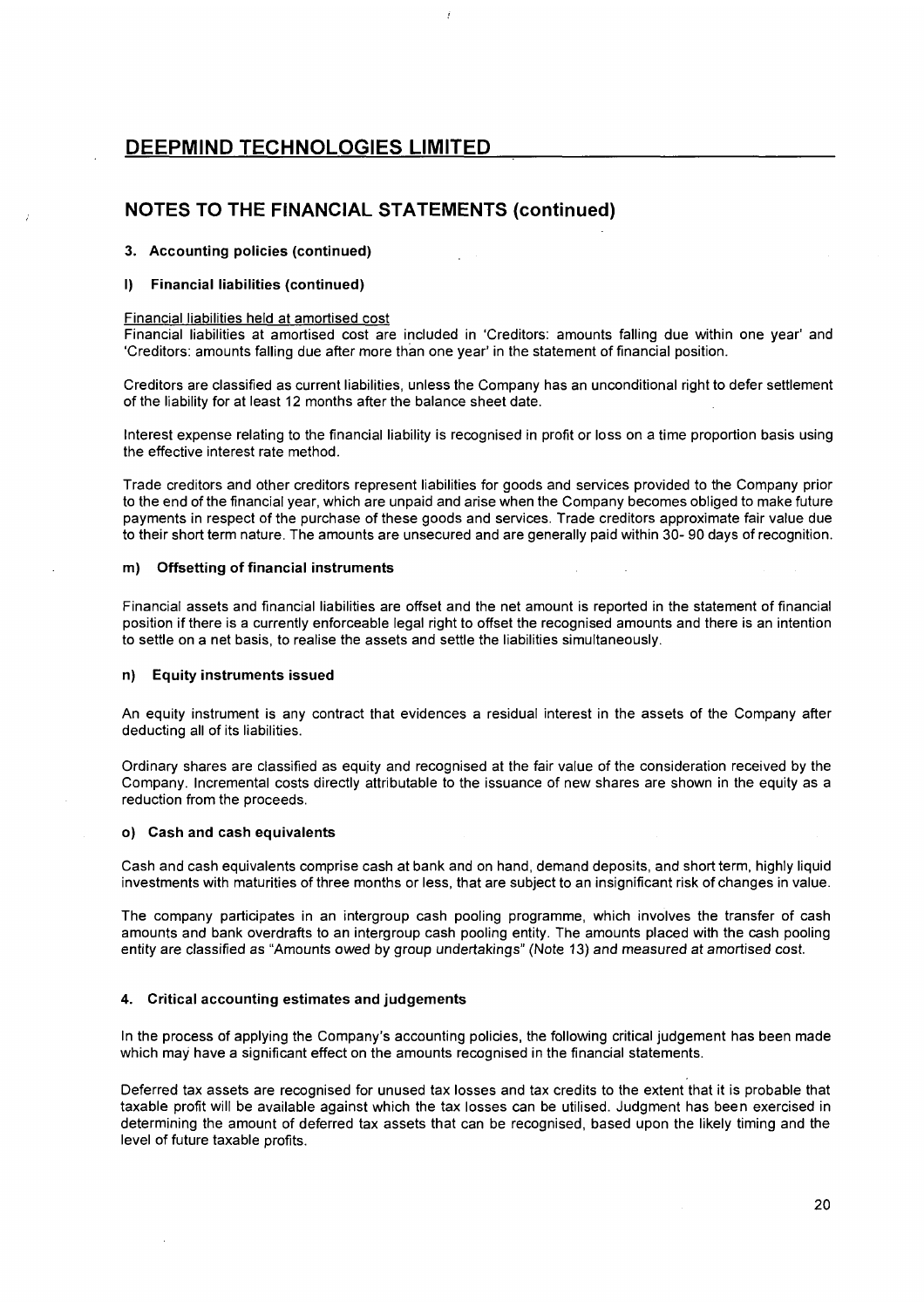### NOTES TO THE FINANCIAL STATEMENTS(continued)

### 5. Turnover

 $\lambda$ 

### 6. Loss on ordinary activities before taxation

| <b>DEEPMIND TECHNOLOGIES LIMITED</b>                                                                                                                                                                                                                                 |               |               |
|----------------------------------------------------------------------------------------------------------------------------------------------------------------------------------------------------------------------------------------------------------------------|---------------|---------------|
| <b>NOTES TO THE FINANCIAL STATEMENTS (continued)</b>                                                                                                                                                                                                                 |               |               |
| 5. Turnover                                                                                                                                                                                                                                                          |               |               |
| The total revenue of the Company for the year has been primarily derived from its principal activity, the research<br>and application of cutting edge machine learning, including the provision of research and development services<br>to other group undertakings. |               |               |
| An analysis of turnover is not disclosed in line with Schedule 1 of Statutory Instrument 2008 No.410.                                                                                                                                                                |               |               |
| 6. Loss on ordinary activities before taxation                                                                                                                                                                                                                       |               |               |
| Loss before on ordinary activities before taxation includes the following specific expenses:                                                                                                                                                                         |               |               |
|                                                                                                                                                                                                                                                                      | 2019<br>£'000 | 2018<br>£'000 |
| Staff costs and other related costs                                                                                                                                                                                                                                  | 467,519       | 397,991       |
| Impairment of financial assets                                                                                                                                                                                                                                       | 765           |               |
| Depreciation of tangible assets                                                                                                                                                                                                                                      | 627           | 810           |
| Auditor's remuneration<br>Foreign exchange loss                                                                                                                                                                                                                      | 32<br>15      | 37<br>165     |
| Fees paid to the auditor relate to the statutory audit of the Company.                                                                                                                                                                                               |               |               |
| Staff and other costs primarily relates to staff costs which have been recharged from other group companies.                                                                                                                                                         |               |               |
| The directors' remuneration for the year and previous year was borne by other group undertakings.                                                                                                                                                                    |               |               |
| 7.<br>Interest receivable and similar income                                                                                                                                                                                                                         |               |               |
|                                                                                                                                                                                                                                                                      | 2019          | 2018          |
|                                                                                                                                                                                                                                                                      | £'000         | £'000         |
| Interest income derived from intercompany loans                                                                                                                                                                                                                      | 1325∶         |               |
| Interest income derived from intercompany receivable                                                                                                                                                                                                                 | 494           | 2,127         |
|                                                                                                                                                                                                                                                                      | 819           | 2,127         |

### 7. Interest receivable and similar income

| Depreciation of tangible assets                                                                              | 627    | 810   |
|--------------------------------------------------------------------------------------------------------------|--------|-------|
| Auditor's remuneration                                                                                       | 32     | 37    |
| Foreign exchange loss                                                                                        | 15     | 165   |
| Fees paid to the auditor relate to the statutory audit of the Company.                                       |        |       |
| Staff and other costs primarily relates to staff costs which have been recharged from other group companies. |        |       |
| The directors' remuneration for the year and previous year was borne by other group undertakings.            |        |       |
| 7.<br>Interest receivable and similar income                                                                 |        |       |
|                                                                                                              | 2019   | 2018  |
|                                                                                                              | £'000  | £'000 |
| Interest income derived from intercompany loans                                                              | 325    |       |
| Interest income derived from intercompany receivable                                                         | 494    | 2,127 |
|                                                                                                              | 819    | 2,127 |
| Interest payable and similar expenses<br>8.                                                                  |        |       |
|                                                                                                              | 2019   | 2018  |
|                                                                                                              | £'000  | £'000 |
| Interest expense derived from intercompany loans                                                             | 10,148 | 6,754 |

21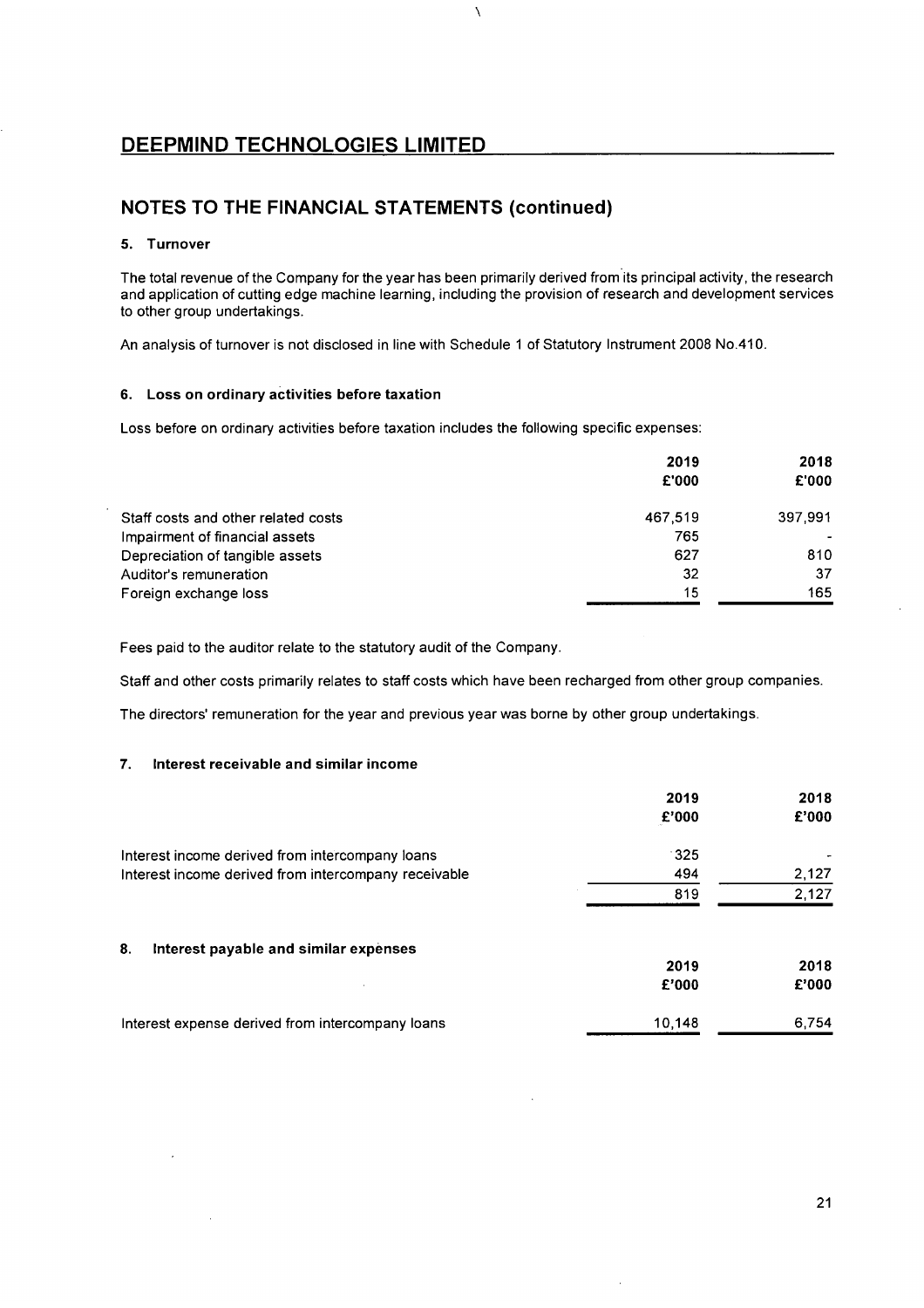### NOTES TO THE FINANCIAL STATEMENTS(continued)

### 9. Taxon loss from ordinary activities

| DEEPMIND TECHNOLOGIES LIMITED                                         |               |               |
|-----------------------------------------------------------------------|---------------|---------------|
|                                                                       |               |               |
| <b>NOTES TO THE FINANCIAL STATEMENTS (continued)</b>                  |               |               |
| Tax on loss from ordinary activities<br>9.                            |               |               |
| a) Income tax expense relating to loss                                |               |               |
|                                                                       | 2019<br>£'000 | 2018<br>£'000 |
| <b>Current tax</b><br>Current tax charge for the year                 | 79,729        |               |
|                                                                       |               |               |
| <b>Deferred Tax</b><br>Origination and reversal of timing differences | (64, 052)     |               |
|                                                                       |               |               |
| <b>Total income tax expense</b>                                       | 15,677        |               |
|                                                                       |               |               |
| b) Numerical reconciliation of income tax expense to tax payable      | 2019          | 2018          |
|                                                                       | £'000         | £'000         |
| Loss on ordinary activities before tax                                | (460, 895)    | (470, 160)    |
| Tax on loss on ordinary activities at the standard rate               |               |               |
| of income tax of 19% (2018: 19%)                                      | (87, 570)     | (89, 330)     |
| <b>Effects of:</b>                                                    |               |               |
| Losses recognised                                                     | (144, 040)    | 45,868        |
| Other deferred tax recognised                                         | (611)         | 23            |
| Income not taxable<br>Expenses not deductible                         | (153)<br>909  | 42,560        |
| Corporate interest restriction                                        | 1,772         | 879           |
| Gain derived from intra group reorganisation                          | 245,370       |               |
| Total tax charge for the year                                         | 15,677        |               |
|                                                                       |               |               |

| Total tax charge for the year                | 15.677    |        |
|----------------------------------------------|-----------|--------|
| Gain derived from intra group reorganisation | 245,370   |        |
| Corporate interest restriction               | 1.772     | 879    |
| Expenses not deductible                      | 909       | 42.560 |
| Income not taxable                           | (153)     |        |
| Other deferred tax recognised                | (611)     | 23     |
| Losses recognised                            | (144.040) | 45,868 |
| <b>Effects of:</b>                           |           |        |

### Changes in tax rate

In the Spring Budget 2020, the Government announced that from 1 April 2020 the corporation tax rate would remain at 19% (rather than reducing to 17%, as previously enacted). This new law was substantively enacted on 17 March 2020. As the proposal to keep the rate at 19% had not been substantively enacted at the balance sheet date, its effects are not included in these financial statements. This will impact the calculation of the current tax and deferred tax for future periods.

### Unrecognised deferred tax asset

The Company has not recognised a deferred tax asset of £2.7 million (2018: £100 million) due to insufficient certainty that the deferred tax asset is recoverable.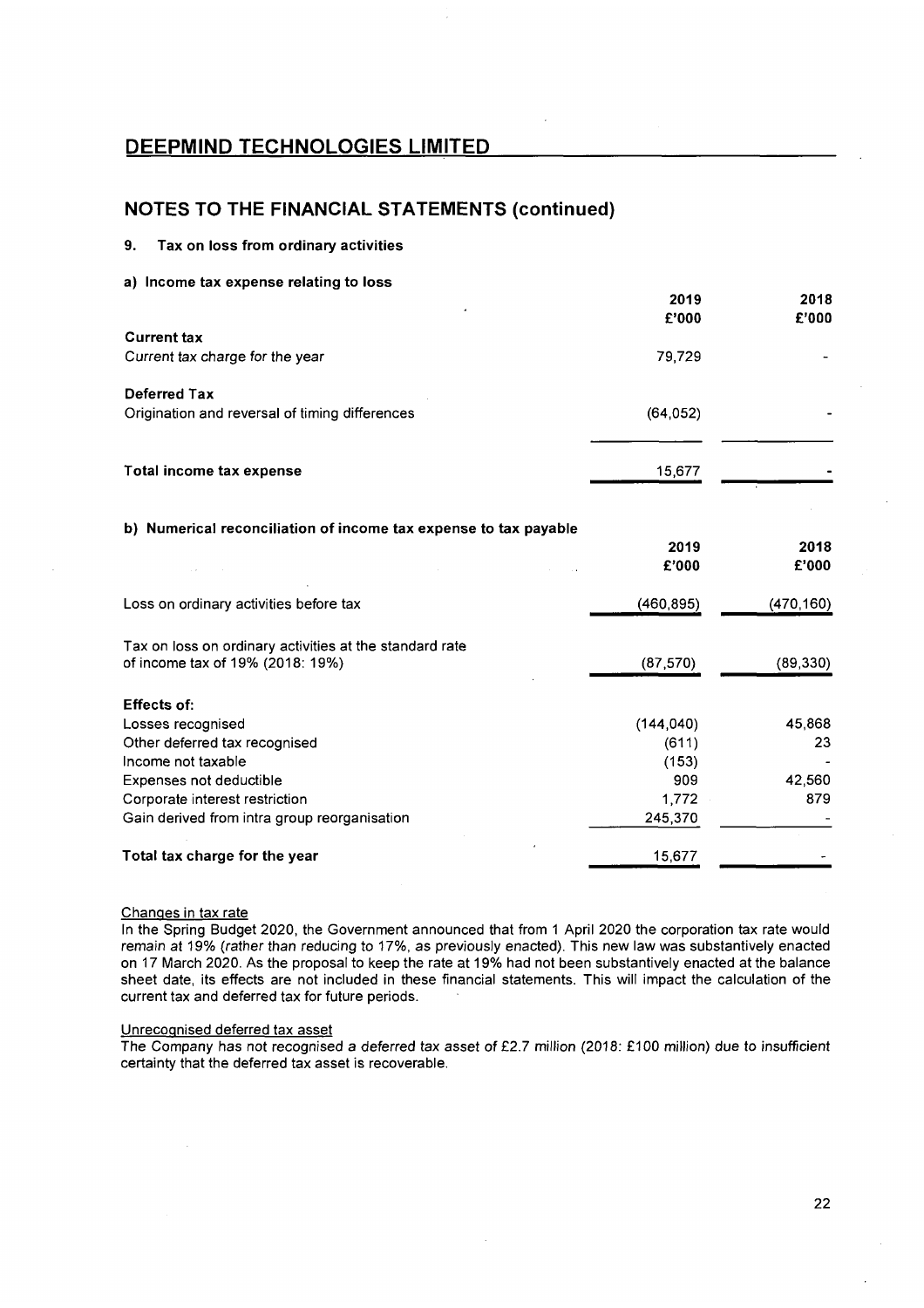# NOTES TO THE FINANCIAL STATEMENTS(continued)

### 10. Tangible assets

|                                                                                                                                                                                                      |                                  | $\mathbf{L}$                            |                             |                           |
|------------------------------------------------------------------------------------------------------------------------------------------------------------------------------------------------------|----------------------------------|-----------------------------------------|-----------------------------|---------------------------|
|                                                                                                                                                                                                      |                                  |                                         |                             |                           |
|                                                                                                                                                                                                      |                                  |                                         |                             |                           |
| DEEPMIND TECHNOLOGIES LIMITED                                                                                                                                                                        |                                  |                                         |                             |                           |
| <b>NOTES TO THE FINANCIAL STATEMENTS (continued)</b>                                                                                                                                                 |                                  |                                         |                             |                           |
| Tangible assets<br>10.                                                                                                                                                                               |                                  |                                         |                             |                           |
|                                                                                                                                                                                                      |                                  |                                         |                             |                           |
|                                                                                                                                                                                                      | <b>Network and</b><br>Production | <b>Furniture and</b><br><b>Fixtures</b> | Construction<br>in progress | <b>Total</b>              |
|                                                                                                                                                                                                      | <b>Equipment</b><br>£'000        | £'000                                   | £'000                       | £'000                     |
| Cost<br>At 1 January 2019<br>Additions                                                                                                                                                               | 2,314<br>11                      | 189<br>421                              | $\overline{7}$<br>13        | 2,510<br>445              |
| At 31 December 2019                                                                                                                                                                                  | (1,615)<br>710                   | 610                                     | 20                          | (1,615)<br>1,340          |
| Disposals<br>Depreciation                                                                                                                                                                            |                                  |                                         |                             |                           |
| At 1 January 2019<br>Charge for year<br>Disposals                                                                                                                                                    | (1,610)<br>(512)<br>1,446        | (15)<br>(40)<br>$\tilde{\phantom{a}}$   |                             | (1,625)<br>(552)<br>1,446 |
| At 31 December 2019                                                                                                                                                                                  | (676)                            | (55)                                    |                             | (731)                     |
|                                                                                                                                                                                                      |                                  |                                         |                             |                           |
|                                                                                                                                                                                                      | 34<br>704                        | 555<br>174                              | 20<br>$\overline{7}$        | 609<br>885                |
|                                                                                                                                                                                                      |                                  |                                         |                             |                           |
| Net book value<br>At 31 December 2019<br>At 31 December 2018<br>During the year, the Company transferred tangible assets to another group undertaking at net book value.<br>11.<br>Intangible assets |                                  |                                         |                             |                           |
|                                                                                                                                                                                                      |                                  |                                         | Goodwill<br>£'000           | <b>Total</b><br>£'000     |
| Cost<br>At 1 January 2019 and at 31 December 2019                                                                                                                                                    |                                  |                                         | 1,157                       | 1,157                     |

### 11. Intangible assets

| Depreciation                                                                                                    |         |      |                |              |
|-----------------------------------------------------------------------------------------------------------------|---------|------|----------------|--------------|
| At 1 January 2019                                                                                               | (1,610) | (15) |                | (1,625)      |
| Charge for year                                                                                                 | (512)   | (40) |                | (552)        |
| Disposals                                                                                                       | 1,446   |      |                | 1,446        |
| At 31 December 2019                                                                                             | (676)   | (55) |                | (731)        |
| Net book value                                                                                                  |         |      |                |              |
| At 31 December 2019                                                                                             | 34      | 555  | 20             | 609          |
| At 31 December 2018                                                                                             | 704     | 174  | $\overline{7}$ | 885          |
| During the year, the Company transferred tangible assets to another group undertaking at net book value.<br>11. |         |      |                |              |
| Intangible assets                                                                                               |         |      |                |              |
|                                                                                                                 |         |      | Goodwill       | <b>Total</b> |
|                                                                                                                 |         |      | £'000          | £'000        |
| Cost                                                                                                            |         |      |                |              |
| At 1 January 2019 and at 31 December 2019                                                                       |         |      | 1,157          | 1,157        |
| <b>Amortisation and impairment</b>                                                                              |         |      |                |              |
| At 1 January 2019 and 31 December 2019                                                                          |         |      |                |              |
| Net book value                                                                                                  |         |      |                |              |
|                                                                                                                 |         |      |                |              |
| At 31 December 2019                                                                                             |         |      | 1,157          | 1,157        |
| At 31 December 2018                                                                                             |         |      | 1,157          | 1,157        |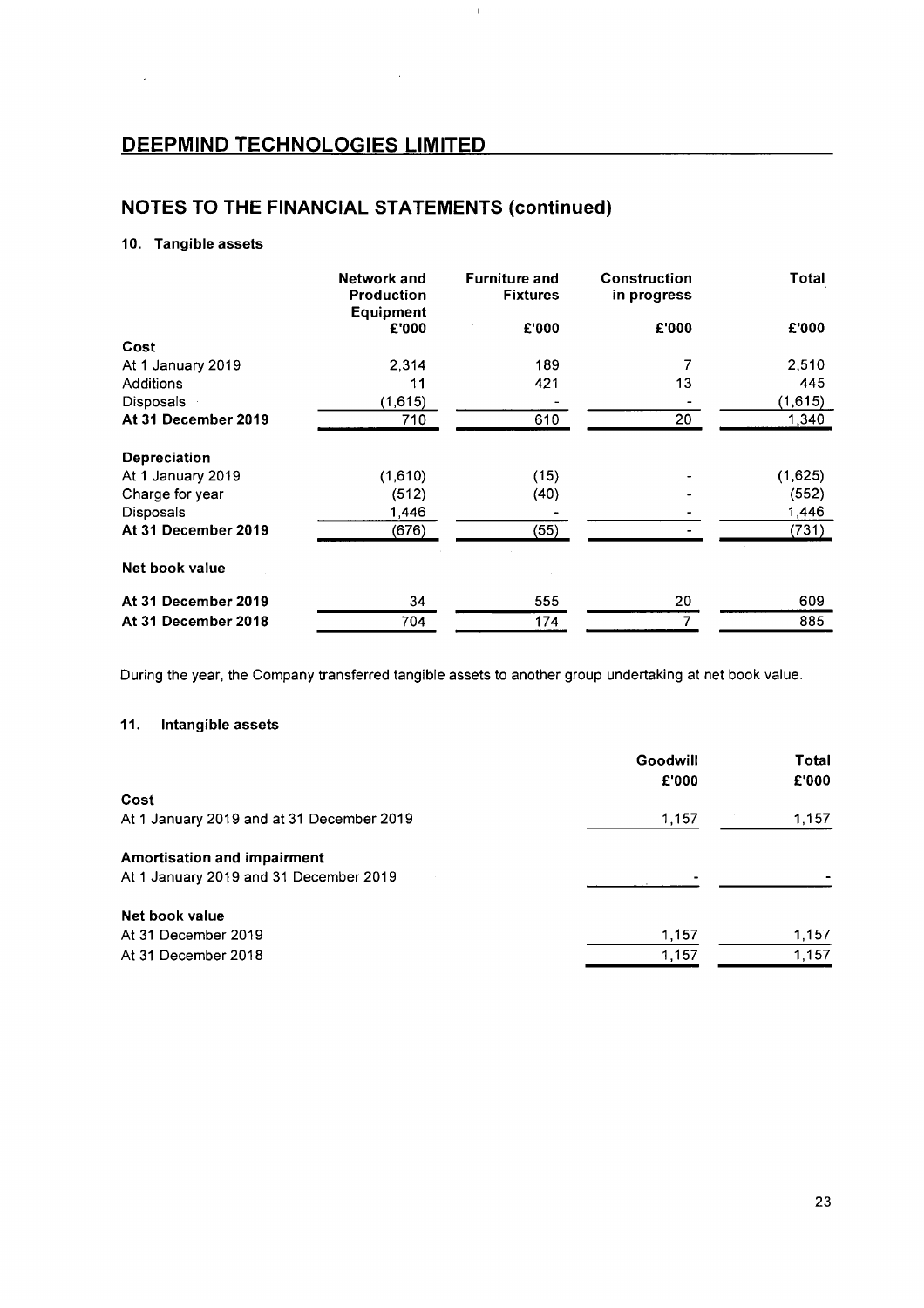# NOTES TO THE FINANCIAL STATEMENTS(continued)

### 12. Financial assets

| DEEPMIND TECHNOLOGIES LIMITED                        |       |                           |
|------------------------------------------------------|-------|---------------------------|
|                                                      |       |                           |
| <b>NOTES TO THE FINANCIAL STATEMENTS (continued)</b> |       |                           |
| 12. Financial assets                                 |       |                           |
|                                                      | 2019  | 2018                      |
|                                                      | £'000 | £'000                     |
| Investments in subsidiary undertakings               |       | 765                       |
|                                                      |       | Investments in subsidiary |
|                                                      |       | undertaking<br>£'000      |
| Cost                                                 |       |                           |
| At 1 January 2019<br>Acquisitions during the year    |       | 1,405                     |
| At 31 December 2019                                  |       | 1,405                     |
| Impairment                                           |       |                           |
| At 1 January 2019<br>Impairment for the year         |       | 640<br>765                |
| At 31 December 2019                                  |       | 1,405                     |
| Net book value<br>At 31 December 2019                |       |                           |
| At 31 December 2018                                  |       | 765                       |
|                                                      |       |                           |

| Company name                         | Tvpe                  | <b>Proportion held</b> |
|--------------------------------------|-----------------------|------------------------|
| <b>Hark Health Solutions Limited</b> | Acquisition of shares | 100%                   |

### 13. Debtors: amounts failing due within one year

| Impairment for the year<br>At 31 December 2019                                                                                                                  |                       |                        | 765<br>1,405  |
|-----------------------------------------------------------------------------------------------------------------------------------------------------------------|-----------------------|------------------------|---------------|
| Net book value<br>At 31 December 2019                                                                                                                           |                       |                        |               |
| At 31 December 2018                                                                                                                                             |                       |                        | 765           |
| Details of the Company's investments in subsidiaries are outlined below.                                                                                        |                       |                        |               |
| Company name                                                                                                                                                    | <b>Type</b>           | <b>Proportion held</b> |               |
| <b>Hark Health Solutions Limited</b>                                                                                                                            | Acquisition of shares | 100%                   |               |
| Further to the decision to liquidate the subsidiary undertaking, management have deemed it appropriate to fully<br>impair the carrying value of the investment. |                       |                        |               |
| Debtors: amounts falling due within one year<br>13.                                                                                                             |                       |                        |               |
|                                                                                                                                                                 |                       | 2019<br>£'000          | 2018<br>£'000 |
| Amounts owed by group undertakings                                                                                                                              |                       | 298,049                | 53,719        |
| VAT receivable                                                                                                                                                  |                       | 26,300                 | 28,941        |
| Prepayments                                                                                                                                                     |                       | 207                    | 131           |
| Corporation tax receivable                                                                                                                                      |                       |                        | 25,971        |
|                                                                                                                                                                 |                       | 324,556                | 108,762       |
|                                                                                                                                                                 |                       |                        |               |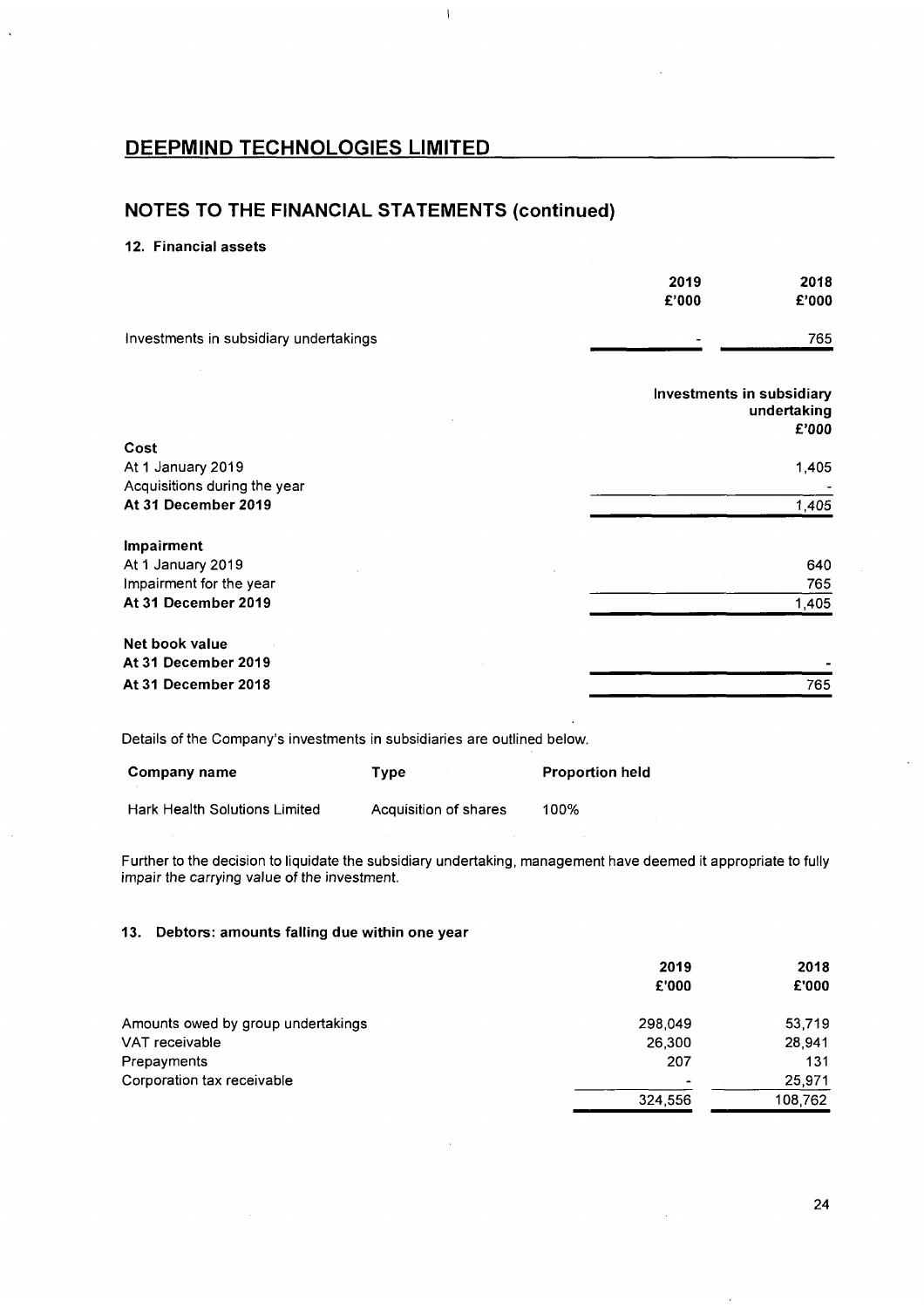### NOTES TO THE FINANCIAL STATEMENTS(continued)

### 13. Debtors: amounts falling due within one year (continued)

 $\theta$ 

### 14. Debtors: amounts falling due after one year

| DEEPMIND TECHNOLOGIES LIMITED                                                                                                                                                                                                                                                                                                                                                                                                                                                                                                                                                                                |        |       |
|--------------------------------------------------------------------------------------------------------------------------------------------------------------------------------------------------------------------------------------------------------------------------------------------------------------------------------------------------------------------------------------------------------------------------------------------------------------------------------------------------------------------------------------------------------------------------------------------------------------|--------|-------|
|                                                                                                                                                                                                                                                                                                                                                                                                                                                                                                                                                                                                              |        |       |
|                                                                                                                                                                                                                                                                                                                                                                                                                                                                                                                                                                                                              |        |       |
| <b>NOTES TO THE FINANCIAL STATEMENTS (continued)</b>                                                                                                                                                                                                                                                                                                                                                                                                                                                                                                                                                         |        |       |
| 13. Debtors: amounts falling due within one year (continued)                                                                                                                                                                                                                                                                                                                                                                                                                                                                                                                                                 |        |       |
| The 'amounts owed by group undertakings' include amounts that relate to the Company's participation in an<br>intergroup cash pooling programme. This programme was initiated in 2019. The programme involves the<br>transfer of cash amounts that the Company had previously held with external banks to an intergroup cash<br>pooling entity, as part of the efficient management of cash balances within the wider group. Prior to this, the<br>Company held its cash positions directly with an external banking provider, and as a result had classified these<br>balances as cash and cash equivalents. |        |       |
| 14. Debtors: amounts falling due after one year                                                                                                                                                                                                                                                                                                                                                                                                                                                                                                                                                              |        |       |
|                                                                                                                                                                                                                                                                                                                                                                                                                                                                                                                                                                                                              | 2019   | 2018  |
|                                                                                                                                                                                                                                                                                                                                                                                                                                                                                                                                                                                                              | £'000  | £'000 |
| Deferred tax assets (Note 17)                                                                                                                                                                                                                                                                                                                                                                                                                                                                                                                                                                                | 64,052 |       |
|                                                                                                                                                                                                                                                                                                                                                                                                                                                                                                                                                                                                              | 64,052 |       |
|                                                                                                                                                                                                                                                                                                                                                                                                                                                                                                                                                                                                              |        |       |

### 15. Creditors: amount falling due within one year

| The 'amounts owed by group undertakings' include amounts that relate to the Company's participation in an<br>intergroup cash pooling programme. This programme was initiated in 2019. The programme involves the<br>transfer of cash amounts that the Company had previously held with external banks to an intergroup cash<br>pooling entity, as part of the efficient management of cash balances within the wider group. Prior to this, the<br>Company held its cash positions directly with an external banking provider, and as a result had classified these<br>balances as cash and cash equivalents. |                      |                      |
|--------------------------------------------------------------------------------------------------------------------------------------------------------------------------------------------------------------------------------------------------------------------------------------------------------------------------------------------------------------------------------------------------------------------------------------------------------------------------------------------------------------------------------------------------------------------------------------------------------------|----------------------|----------------------|
| 14. Debtors: amounts falling due after one year                                                                                                                                                                                                                                                                                                                                                                                                                                                                                                                                                              |                      |                      |
|                                                                                                                                                                                                                                                                                                                                                                                                                                                                                                                                                                                                              | 2019<br>£'000        | 2018<br>£'000        |
| Deferred tax assets (Note 17)                                                                                                                                                                                                                                                                                                                                                                                                                                                                                                                                                                                | 64,052<br>64,052     |                      |
| 15. Creditors: amount falling due within one year                                                                                                                                                                                                                                                                                                                                                                                                                                                                                                                                                            |                      |                      |
|                                                                                                                                                                                                                                                                                                                                                                                                                                                                                                                                                                                                              | 2019<br>£'000        | 2018<br>£'000        |
| Amounts owed to group undertakings<br>Corporation tax payable                                                                                                                                                                                                                                                                                                                                                                                                                                                                                                                                                | 128,575<br>11,643    | 149,647              |
| Accruals<br>Trade creditors<br>Other taxes                                                                                                                                                                                                                                                                                                                                                                                                                                                                                                                                                                   | 6,735<br>5,570<br>28 | 5,832<br>4,441       |
| Loans from group companies                                                                                                                                                                                                                                                                                                                                                                                                                                                                                                                                                                                   | 152,551              | 883,044<br>1,042,964 |
| The weighted average effective interest rate for loans and borrowings due to related companies for the year<br>ended 31 December 2019 is 1.15% p.a. (2018: 1.12% p.a.).                                                                                                                                                                                                                                                                                                                                                                                                                                      |                      |                      |
| Amounts owed to group undertakings of £129 million (2018: £150 million) are unsecured, non-interest bearing<br>and repayable on demand.                                                                                                                                                                                                                                                                                                                                                                                                                                                                      |                      |                      |
| Trade creditors approximate fair value due to their short term nature. Trade creditors are unsecured and non-<br>interest bearing and are normally settled on 30 - 90 day terms.                                                                                                                                                                                                                                                                                                                                                                                                                             |                      |                      |
| 16. Creditors: amount falling due after one year                                                                                                                                                                                                                                                                                                                                                                                                                                                                                                                                                             |                      |                      |
|                                                                                                                                                                                                                                                                                                                                                                                                                                                                                                                                                                                                              | 2019<br>£'000        | 2018<br>£'000        |
| Other creditors                                                                                                                                                                                                                                                                                                                                                                                                                                                                                                                                                                                              | 761                  | 1,583                |

### 16. Creditors: amount falling due after one year

|                 | 2019<br>£'000 | 2018<br>£'000 |
|-----------------|---------------|---------------|
| Other creditors | 761           | 1,583         |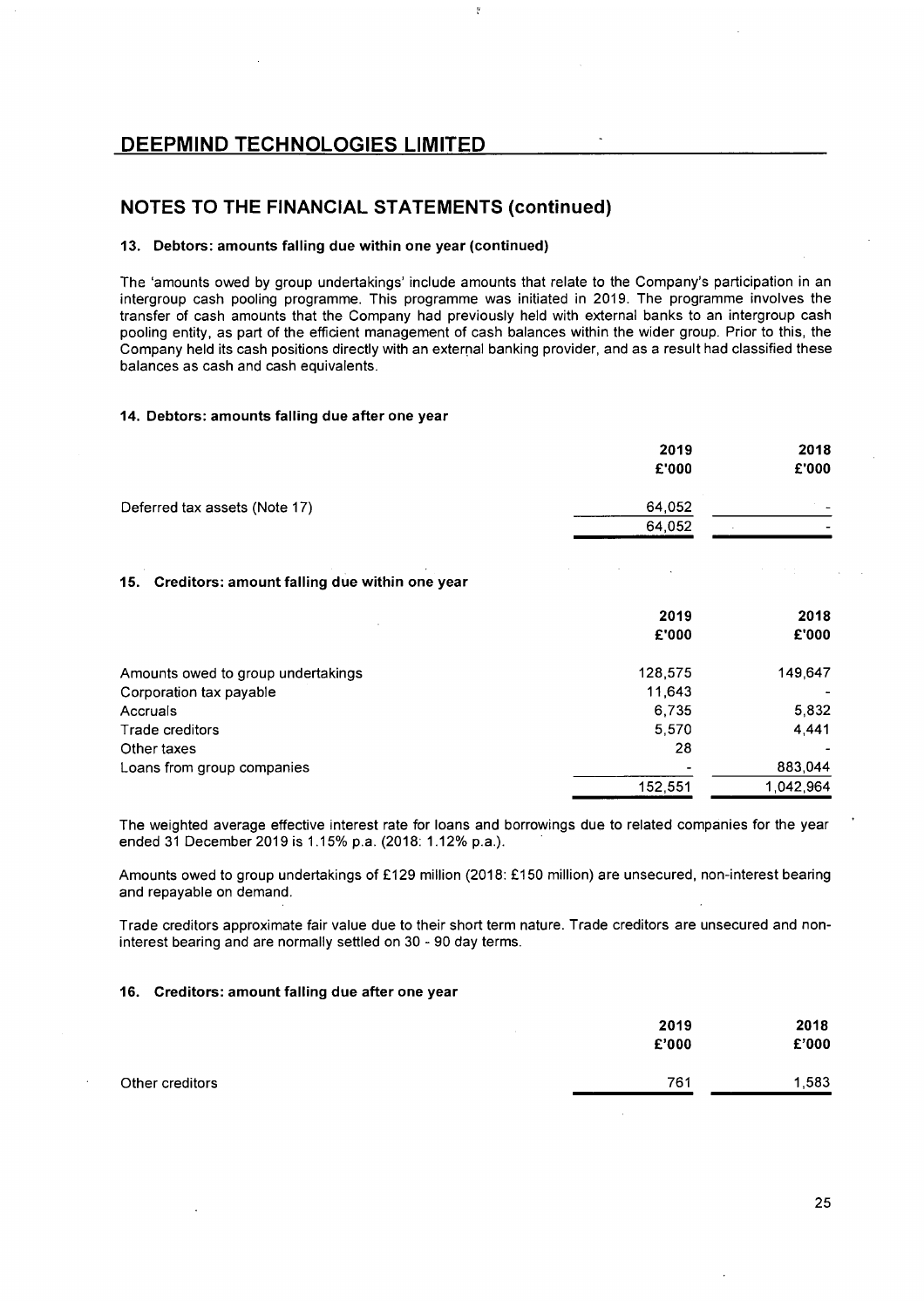### NOTES TO THE FINANCIAL STATEMENTS (continued)

### 17. Deferred tax assets

### The balance comprises temporary differences attributable to:

| DEEPMIND TECHNOLOGIES LIMITED                                 |        |       |
|---------------------------------------------------------------|--------|-------|
|                                                               |        |       |
| <b>NOTES TO THE FINANCIAL STATEMENTS (continued)</b>          |        |       |
| <b>Deferred tax assets</b><br>17.                             |        |       |
| The balance comprises temporary differences attributable to:  |        |       |
|                                                               | 2019   | 2018  |
|                                                               | £'000  | £'000 |
| Losses available for offsetting against future taxable income | 63,434 |       |
| Accelerated depreciation                                      | 618    |       |
| Net deferred tax assets                                       | 64,052 |       |
| Reflected in the statement of financial position as follows:  |        |       |
| Deferred tax assets                                           | 64,052 |       |
| Net deferred tax assets                                       | 64,052 |       |

### Reflected in the statement of financial position as follows:

| Deferred tax assets     | 64.052 |  |
|-------------------------|--------|--|
| Net deferred tax assets | 64.052 |  |

|                                                                                             | ₹                     |                       |              |
|---------------------------------------------------------------------------------------------|-----------------------|-----------------------|--------------|
|                                                                                             |                       |                       |              |
|                                                                                             |                       |                       |              |
|                                                                                             |                       |                       |              |
|                                                                                             |                       |                       |              |
| DEEPMIND TECHNOLOGIES LIMITED                                                               |                       |                       |              |
|                                                                                             |                       |                       |              |
| <b>NOTES TO THE FINANCIAL STATEMENTS (continued)</b>                                        |                       |                       |              |
| <b>Deferred tax assets</b><br>17.                                                           |                       |                       |              |
| The balance comprises temporary differences attributable to:                                |                       |                       |              |
|                                                                                             |                       | 2019                  | 2018         |
|                                                                                             |                       | £'000                 | £'000        |
|                                                                                             |                       |                       |              |
| Losses available for offsetting against future taxable income<br>Accelerated depreciation   |                       | 63,434<br>618         |              |
| Net deferred tax assets                                                                     |                       | 64,052                |              |
|                                                                                             |                       |                       |              |
| Reflected in the statement of financial position as follows:                                |                       |                       |              |
| Deferred tax assets                                                                         |                       | 64,052                |              |
| Net deferred tax assets                                                                     |                       | 64,052                |              |
|                                                                                             |                       |                       |              |
|                                                                                             | <b>Losses carried</b> | Accelerated           | <b>Total</b> |
|                                                                                             | forward<br>£'000      | depreciation<br>£'000 | £'000        |
| At 1 January 2019                                                                           |                       |                       |              |
| Credited to the:<br>- statement of comprehensive income                                     | 63,434                | 618                   | 64,052       |
| - statement of other comprehensive income                                                   |                       |                       |              |
| - equity<br>At 31 December 2019                                                             | 63,434                | 618                   | 64,052       |
|                                                                                             |                       |                       |              |
|                                                                                             |                       |                       |              |
| 18. Capital and reserves                                                                    |                       |                       |              |
| a) Share capital presented as equity                                                        |                       |                       |              |
|                                                                                             |                       | 2019                  | 2018         |
|                                                                                             |                       | £'000                 | £'000        |
| Allocated, called up and fully paid<br>1 (2018: 16,406,358) ordinary shares of £0.0001 each |                       |                       | 2            |
|                                                                                             |                       |                       |              |

### 18. Capital and reserves

### a) Share capital presented as equity

|                                                      | 2019                     | 2018  |
|------------------------------------------------------|--------------------------|-------|
|                                                      | £'000                    | £'000 |
| Allocated, called up and fully paid                  |                          |       |
| 1 (2018: 16,406,358) ordinary shares of £0.0001 each | $\overline{\phantom{a}}$ |       |

During the year, 5,250,000,000 ordinary equity shares were issued to Google Ireland Holdings Unlimited Company for a total consideration of £525,000,000. The newly issued shares rank pari passu with the existing issued shares of the Company. £524,475,000 of this received consideration was recognised as share premium.

On 28 October 2019, the Company completed a share capital reduction, cancelling 5,266,406,357 existing shares with a par value of £0.0001. In addition, the full amount of its share premium account (£565,965,727) was transferred to the profit and loss account.